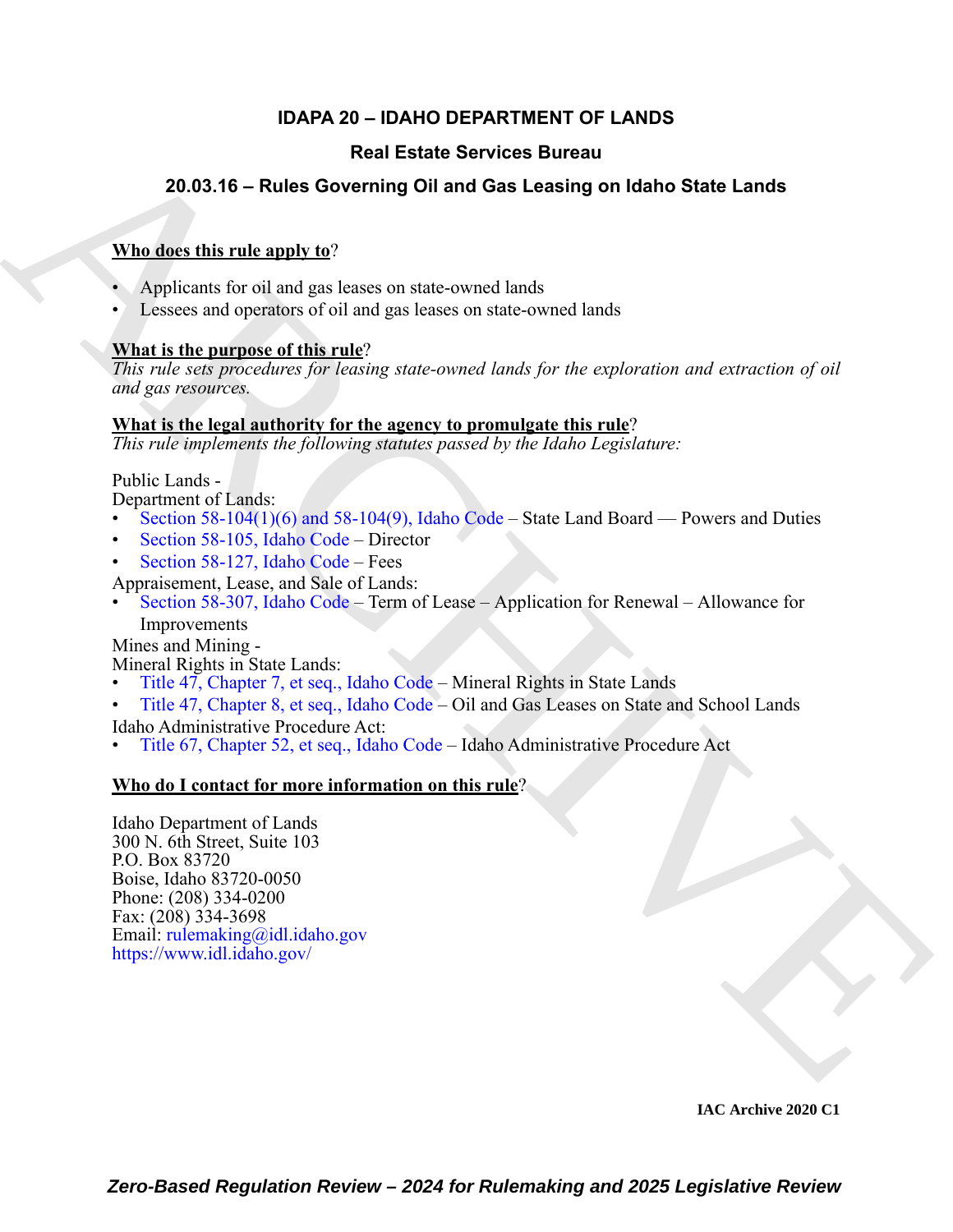# **Table of Contents**

| 20.03.16 - Rules Governing Oil and Gas Leasing on Idaho State Lands                                  |    |
|------------------------------------------------------------------------------------------------------|----|
|                                                                                                      |    |
|                                                                                                      |    |
|                                                                                                      |    |
|                                                                                                      |    |
|                                                                                                      |    |
|                                                                                                      |    |
|                                                                                                      |    |
|                                                                                                      |    |
|                                                                                                      |    |
|                                                                                                      |    |
| 021. Exploration. 5                                                                                  |    |
|                                                                                                      |    |
|                                                                                                      |    |
|                                                                                                      |    |
|                                                                                                      |    |
|                                                                                                      |    |
|                                                                                                      |    |
|                                                                                                      |    |
|                                                                                                      |    |
|                                                                                                      |    |
|                                                                                                      |    |
|                                                                                                      |    |
|                                                                                                      |    |
|                                                                                                      |    |
| 071. Termination - Cancellation Of Lease. 2008. 2009. 2010. 2010. 2010. 2010. 2010. 2010. 2010. 2010 |    |
|                                                                                                      |    |
|                                                                                                      |    |
|                                                                                                      |    |
| 090. Unit Or Cooperative Plans Of Development Or Operation.  13                                      |    |
|                                                                                                      |    |
|                                                                                                      |    |
|                                                                                                      |    |
|                                                                                                      |    |
| 100. Title.                                                                                          |    |
|                                                                                                      | 15 |
|                                                                                                      |    |
|                                                                                                      | 15 |
|                                                                                                      |    |
|                                                                                                      |    |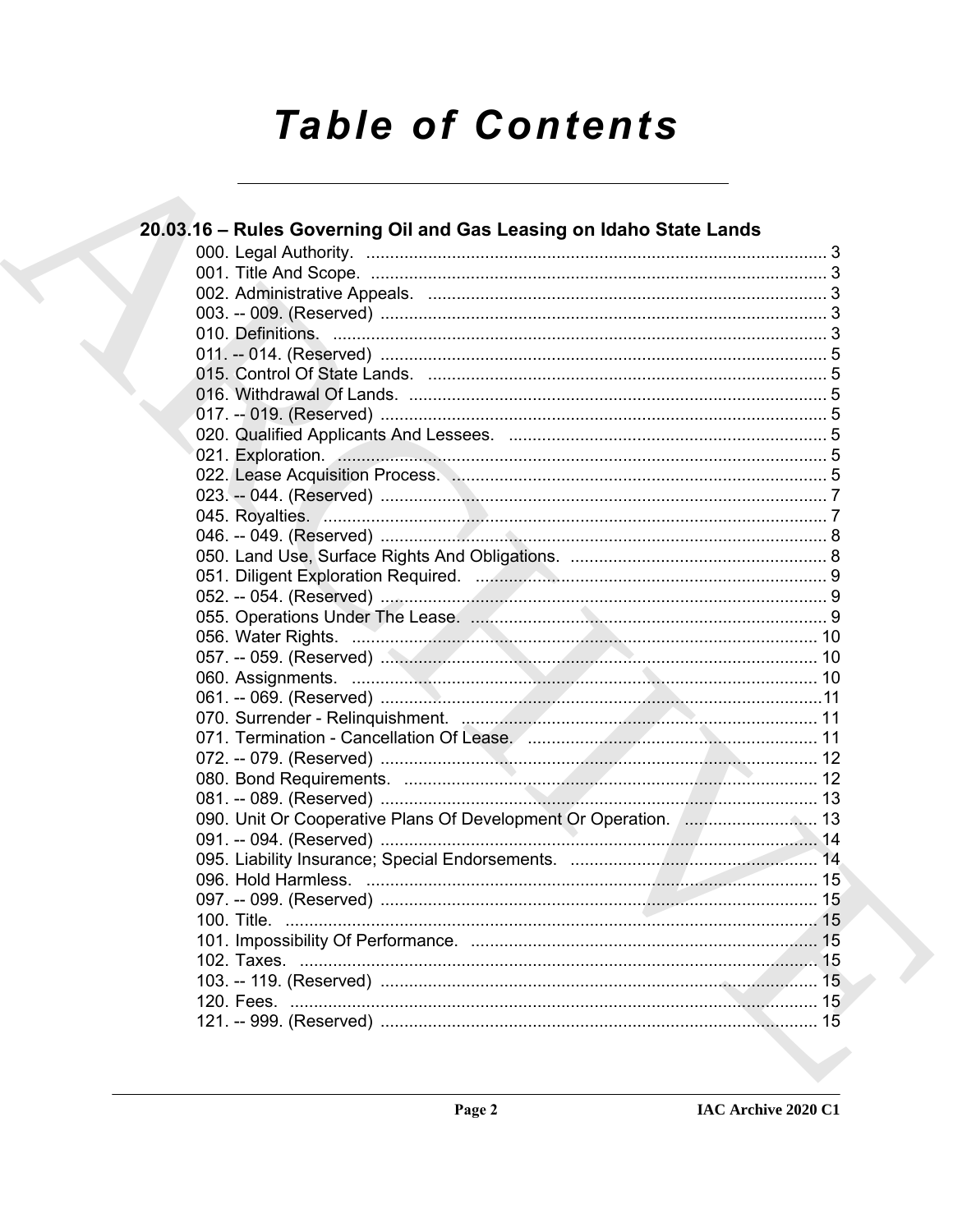#### <span id="page-2-16"></span>**20.03.16 – RULES GOVERNING OIL AND GAS LEASING ON IDAHO STATE LANDS**

#### <span id="page-2-1"></span><span id="page-2-0"></span>**000. LEGAL AUTHORITY.**

This Chapter is adopted under the legal authorities of Sections 58-104(1), 58-104(6), 58-104(9), 58-105, and 58-127, Idaho Code; Section 58-307, Idaho Code; Title 47, Chapter 7, Idaho Code; Title 47, Chapter 8, Idaho Code; and Title 67, Chapter 52, Idaho Code.

#### <span id="page-2-17"></span><span id="page-2-2"></span>**001. TITLE AND SCOPE.**

**01.** Title. These rules are titled IDAPA 20.03.16, "Rules Governing Oil and Gas Leasing on Idaho (3-20-20)T State Lands."

**02. Scope**. These rules apply to the exploration and extraction of oil and gas resources situated in stateowned mineral lands. (3-20-20)T

**03. Other Laws**. In addition to these rules, the lessee must comply with all applicable federal, state and local laws, rules and regulations. The violation of any applicable law, rule or regulation constitutes a breach of any lease issued in accordance with these rules. (3-20-20)T

#### <span id="page-2-6"></span><span id="page-2-3"></span>**002. ADMINISTRATIVE APPEALS.**

**01. Appeal to Board**. All decisions of the Director are appealable to the Board. An aggrieved party desiring to take such an appeal must, within thirty (30) days after notice of the Director's decision, file with the Director a written notice of appeal setting forth the basis for the appeal. (3-20-20)T

**02. Hearing**. The Board will hear the appeal at the earliest practical time or in its discretion appoint a hearing officer to hear the appeal, within sixty (60) days after filing of the notice of appeal. The hearing officer will make findings and conclusions that the Board may accept, reject or modify. The decision of the Board after hearing or<br>upon a ruling concerning the hearing officer's findings and conclusions is final. (3-20-20)T upon a ruling concerning the hearing officer's findings and conclusions is final.

This Compact a subset of the the state of state and the state of the state of the state of the state of the state of the state of the state of the state of the state of the state of the state of the state of the state of **03. Judicial Review**. Judicial review of the final decision of the Board will be in accord with the Administrative Procedure Act, Title 67, Chapter 52, Idaho Code, by filing a petition in the district court in Ada County, or the county where the Board heard the appeal and made its final decision, within thirty (30) days after notice of the Board's decision. Service of the Board's decision may be by personal service or by certified mail to the lessee. (3-20-20)T

#### <span id="page-2-4"></span>**003. -- 009. (RESERVED)**

#### <span id="page-2-7"></span><span id="page-2-5"></span>**010. DEFINITIONS.**

**01. Board**. The Idaho State Board of Land Commissioners or its authorized representative, or where appropriate, the state of Idaho. (3-20-20)T

<span id="page-2-10"></span><span id="page-2-8"></span>**02.** Commission. The Idaho Oil and Gas Conservation Commission. (3-20-20)T

<span id="page-2-9"></span>**03. Collateral Surety Bond and Corporate Surety Bond**. See Subsections 080.04.a. and 080.04.b.  $(3-20-20)T$ 

- <span id="page-2-11"></span>**04. Department**. The Idaho Department of Lands. (3-20-20)T
- <span id="page-2-14"></span><span id="page-2-13"></span><span id="page-2-12"></span>**05. Director**. The Director of the Idaho Department of Lands or his authorized representative.  $(3-20-20)T$

**06. Discretion**. Exercising authority to make a decision, choice or judgment without being arbitrary, is or illegal. (3-20-20) capricious or illegal.

**07. Exploration**. Activities related to the various geological and geophysical methods used to detect mine the existence and extent of hydrocarbon deposits. (3-20-20) and determine the existence and extent of hydrocarbon deposits.

<span id="page-2-15"></span>**08. Final Board Approval**. Approval of a lease occurs after the lease is signed by the Governor, the Secretary of State and the Director on behalf of the Board after approval of the lease by a majority of the Board. All approved leases must first be signed by the Lessee and then by the above-entitled state officials. (3-2 approved leases must first be signed by the Lessee and then by the above-entitled state officials.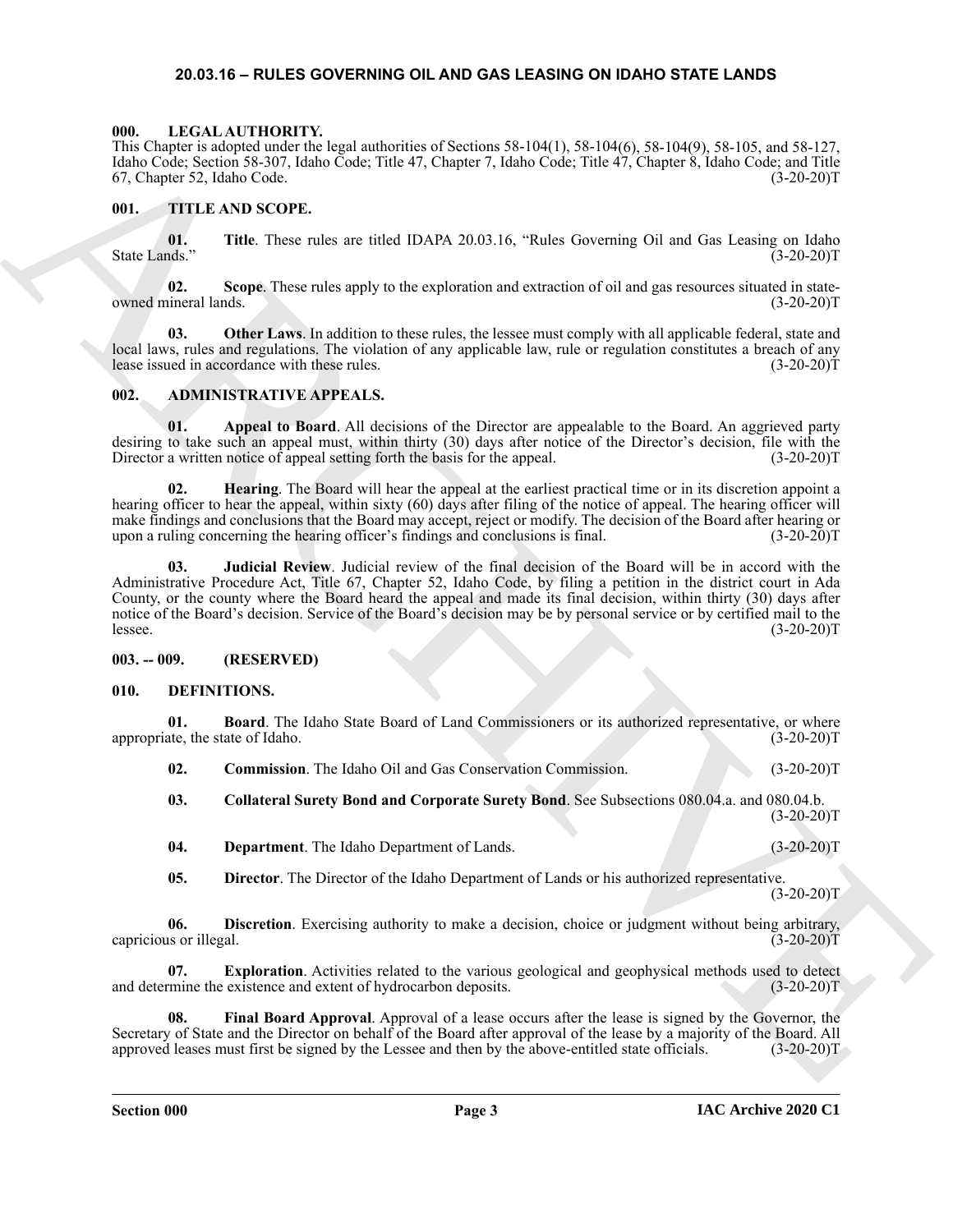<span id="page-3-9"></span><span id="page-3-8"></span><span id="page-3-7"></span><span id="page-3-6"></span><span id="page-3-5"></span><span id="page-3-4"></span><span id="page-3-3"></span>

| 15. | Oil and Gas. Oil and gas means oil or gas, or both. | $(3-20-20)T$ |
|-----|-----------------------------------------------------|--------------|
| 16. | Person.                                             | $(3-20-20)T$ |
| а.  | An individual of legal age;                         | $(3-20-20)T$ |

<span id="page-3-2"></span><span id="page-3-1"></span><span id="page-3-0"></span>

| <b>Department of Lands</b>                                                                                                                      |                                                                                                                                                                                                                                                | Oil & Gas Leasing on Idaho State Lands                                                                   |              |
|-------------------------------------------------------------------------------------------------------------------------------------------------|------------------------------------------------------------------------------------------------------------------------------------------------------------------------------------------------------------------------------------------------|----------------------------------------------------------------------------------------------------------|--------------|
| 09.                                                                                                                                             | conditions upon which the Person will be authorized to use state lands.                                                                                                                                                                        | Lease. A written agreement between the Department and a person containing the terms and                  | $(3-20-20)T$ |
| 10.                                                                                                                                             | Legal Subdivision. See Subsection 071.04.                                                                                                                                                                                                      |                                                                                                          | $(3-20-20)T$ |
| 11.<br>these rules.                                                                                                                             | More than one (1) person may be entered as an applicant on the application form but only one (1) person shall be<br>designated in the application for lease or assignment as the lessee of record with sole responsibility for the lease under | <b>Lessee</b> . The person to whom a lease has been issued and his successor in interest or assignee(s). | $(3-20-20)T$ |
| 12.                                                                                                                                             | Lessor. The Board on behalf of the state of Idaho.                                                                                                                                                                                             |                                                                                                          | $(3-20-20)T$ |
| 13.                                                                                                                                             | disturb or damage the land or resources thereon as defined in Section 47-703(a), Idaho Code.                                                                                                                                                   | <b>Motorized Exploration Equipment</b> . The equipment used in exploration that may appreciably          | $(3-20-20)T$ |
| 14.<br>or mixed.                                                                                                                                | gas processing plants, fractionating plants, and cycling plants. Includes ethane, liquefied petroleum gases (propane<br>and the butanes), and pentanes plus any heavier hydrocarbon compounds. Component products may be fractionated          | Natural Gas Plant Liquids. Hydrocarbon compounds in raw gas that are separated as liquids at             | $(3-20-20)T$ |
| 15.                                                                                                                                             | Oil and Gas. Oil and gas means oil or gas, or both.                                                                                                                                                                                            |                                                                                                          | $(3-20-20)T$ |
| 16.                                                                                                                                             | Person.                                                                                                                                                                                                                                        |                                                                                                          | $(3-20-20)T$ |
| a.                                                                                                                                              | An individual of legal age;                                                                                                                                                                                                                    |                                                                                                          | $(3-20-20)T$ |
| b.                                                                                                                                              |                                                                                                                                                                                                                                                | Any firm, association or corporation that is qualified to do business in the state of Idaho;             | $(3-20-20)T$ |
| c.                                                                                                                                              |                                                                                                                                                                                                                                                | Or any public agency or governmental unit, including without limitation, municipalities.                 | $(3-20-20)T$ |
| 17.                                                                                                                                             | (after deduction of taxes and royalty) that exceeds the cost of operation.                                                                                                                                                                     | Production in Paying Quantities. That gross income from oil and/or gas produced and saved                | $(3-20-20)T$ |
| 18.<br>agency.                                                                                                                                  | mineral rights is owned by the state of Idaho, that are under the jurisdiction and control of the Board or any other state                                                                                                                     | State Lands. Lands, including the beds of navigable waters within Idaho in which the title to            | $(3-20-20)T$ |
| 19.                                                                                                                                             | which includes oil and gas rights owned by the State, that:                                                                                                                                                                                    | Tract. An expanse of land representing the surface expression of the underlying mineral estate,          | $(3-20-20)T$ |
| describes land in the United States in the public domain and is regulated by the U.S. Department of the Interior,<br>Bureau of Land Management; |                                                                                                                                                                                                                                                | May be identified by its public land survey system of rectangular surveys that subdivides and            | $(3-20-20)T$ |
| b.                                                                                                                                              | Is of no particular size;                                                                                                                                                                                                                      |                                                                                                          | $(3-20-20)T$ |
| c.<br>the Director;                                                                                                                             |                                                                                                                                                                                                                                                | Is a maximum size of six hundred forty (640) acres or one section, unless otherwise determined by        | $(3-20-20)T$ |
| d.                                                                                                                                              | May be irregular in form;                                                                                                                                                                                                                      |                                                                                                          | $(3-20-20)T$ |
|                                                                                                                                                 | Is contiguous;                                                                                                                                                                                                                                 |                                                                                                          | $(3-20-20)T$ |
| e.                                                                                                                                              |                                                                                                                                                                                                                                                |                                                                                                          |              |

<span id="page-3-10"></span>

| Is contiguous;                                    | $(3-20-20)T$ |
|---------------------------------------------------|--------------|
| May lie in more than one township or one section; | $(3-20-20)T$ |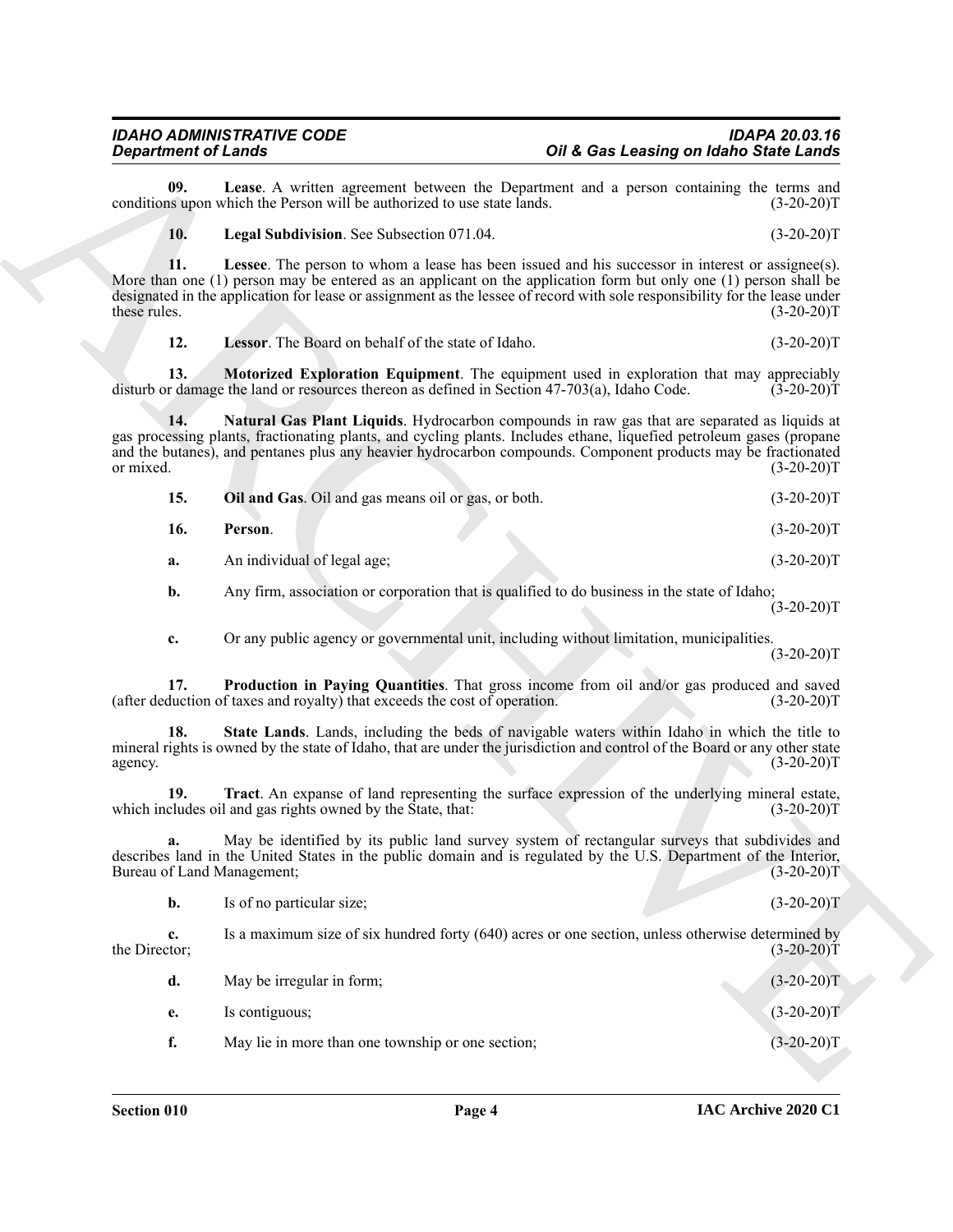May have a boundary defined entirely or in part by natural monuments such as streams, divides, or necting prominent features of topography; (3-20-20)<sup>T</sup> straight lines connecting prominent features of topography;

- **h.** May include the mineral estate beneath navigable waters of the State; and  $(3-20-20)T$
- <span id="page-4-7"></span>**i.** May be combined with other tracts to form a lease. (3-20-20)T

#### <span id="page-4-0"></span>**011. -- 014. (RESERVED)**

#### <span id="page-4-1"></span>**015. CONTROL OF STATE LANDS.**

The Director will regulate and supervise pursuant to law and these rules all state lands within the custody and control of the Board. State lands subject to the custody and control of other state agencies will be regulated and supervised by the respective agency in accord with state laws and rules; provided that any lease for oil and gas thereon complies with these rules.  $(3-20-20)T$ 

#### <span id="page-4-15"></span><span id="page-4-2"></span>**016. WITHDRAWAL OF LANDS.**

At any time prior to final Board approval of a lease, the Board reserves the right to withdraw state lands entirely from oil and gas leasing if consistent with its constitutional and statutory duties and in the state's best interests. (3-20-20)T

#### <span id="page-4-3"></span>**017. -- 019. (RESERVED)**

#### <span id="page-4-14"></span><span id="page-4-4"></span>**020. QUALIFIED APPLICANTS AND LESSEES.**

Any person who is not then in default of any contract with the state of Idaho or any department or agency thereof is a qualified applicant and lessee. No member of the Board or employee of the Department may take or hold such lease.  $(3-20-20)T$ 

#### <span id="page-4-8"></span><span id="page-4-5"></span>**021. EXPLORATION.**

<span id="page-4-10"></span>**01. Written Permit Required**. Any appreciable surface disturbing activity, including, but not limited to, motorized exploration on state lands is prohibited except by written permit for exploration for a period of time as determined by the Director. This permit is in addition to any permit required by the Commission. (3-20 determined by the Director. This permit is in addition to any permit required by the Commission.

<span id="page-4-9"></span>**02. Permit Conditions**. The permit will contain such conditions as the Director determines will protect the existing surface uses and resources of the state. The permit applicant must pay in advance the fee required by<br>Section 120. (3-20-20)T Section 120. (3-20-20)T

#### <span id="page-4-12"></span><span id="page-4-11"></span><span id="page-4-6"></span>**022. LEASE ACQUISITION PROCESS.**

**Equation of Lands<br>
Constraints Constructed that the state of the state is a set of the first of the state of the state of the state of the state of the state of the state of the state of the state of the state of the sta 01. Acquiring a Lease**. A lease may be acquired for the exclusive right and privilege to explore for and produce oil and gas by oral auction, online auction, or such other method of competitive bidding authorized by the Board, in its discretion, determined to be in the best interest of the state, and will be awarded to the winning bidder at close of auction. The winning bidder at auction will be issued the lease by the Department on the first day of the month following Final Board Approval. The Board and Department reserve the right to reject any or all nominations or bids, and expressly disclaim any liability for inconvenience or loss caused by errors that may occur<br>concerning lease offerings. (3-20-20)T concerning lease offerings.

#### <span id="page-4-13"></span>**02. Lease Provisions**. (3-20-20)T

**a.** Advance Annual Rental. The Lessee must pay to the state of Idaho an advance annual rental for see of three dollars (\$3) per acre with a minimum of two hundred fifty dollars (\$250) per lease. (3-20-20)T each lease of three dollars  $(\$3)$  per acre with a minimum of two hundred fifty dollars  $(\$250)$  per lease.

**b.** Diligent Drilling. Diligent and continuous drilling operations means no delay or cessation of drilling for a period greater than one hundred twenty (120) days, unless extended in writing by the Director. The Director must receive a written request for an extension at least ten (10) days prior to the expiration of the one hundred twenty (120) day period. (3-20-20) hundred twenty (120) day period.

**c.** Notification at End of Lease Period. The Lessee must notify the Director in writing prior to the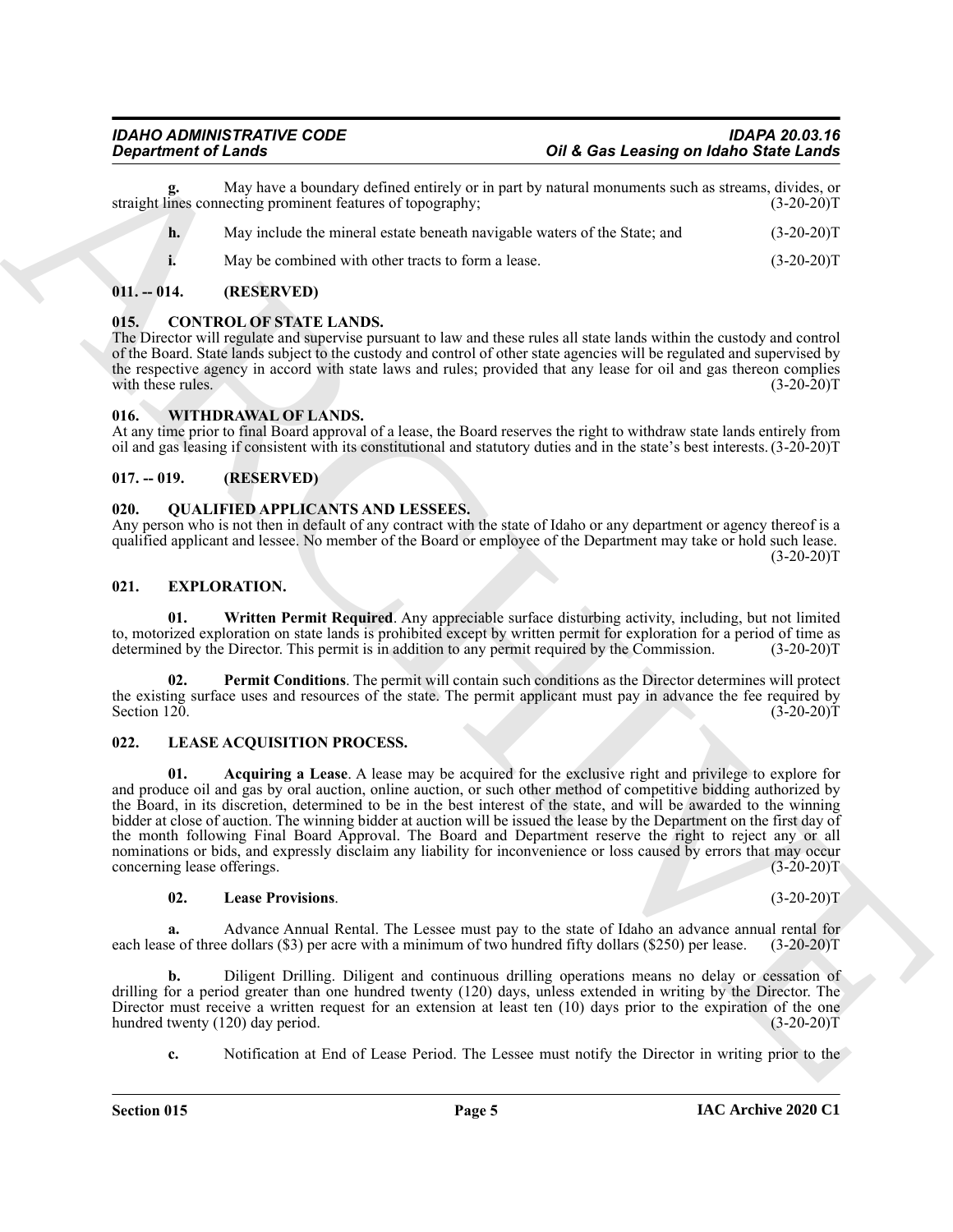expiration of the final year of his lease that drilling or reworking operations has commenced and will extend beyond the expiration date of the lease. Advance Annual Rental, in the amount required by Section 022 for any additional and each succeeding year, must be received by the Department prior to the expiration date and entitles the Lessee to hold the lease only as long as drilling or rework operations are pursued in accord with these rules. There will be no refund of unused rental. (3-20-20)T

**d.** Abandonment. During any additional or succeeding year of any lease, cessation of production for a period of six (6) months is considered as abandonment. The lease will then automatically terminate at its next anniversary date unless the Director determines that such cessation of production is justified or the well meets the requirements of a shut in well under Subsection 022.02.e. (3-20-20)T

**Considered C** and the state of the state of the state of the state of the state of the state of the state of the state of the state of the state of the state of the state of the state of the state of the state of the sta **e.** Suspension of Production. The Director may grant a suspension of production not to exceed one (1) year upon a written application showing that the lessee is unable to market oil or gas from a well located on the leased premises capable of oil and gas production in paying quantities due to a lack of suitable production facilities or a suitable market for the oil or gas and such conditions are outside the reasonable control of lessee and the lease is not being otherwise maintained in force and effect. If such well is shut in and the Director approves the application for suspension of production requirements prior to the expiration or termination of the lease, then the lease will be extended in accordance with the terms of Section 47-801, Idaho Code, for a period of one (1) year if the lessee timely submits an application in a form approved by the Director and, upon approval of said application, pays a shut-in royalty in the amount equal to double the annual rental provided for by these rules for each well capable of producing oil or gas in paying quantities. The lessee must remit the shut-in royalty payment while the lease is otherwise maintained in force and effect. Payment of shut-in royalty after the expiration or other termination of the lease will not revive or extend the lease. The Lessee may request continuation of this suspension of production, provided such request is received in writing by the Director at least thirty (30) days prior to the expiration date of the period of suspension. (3-20-20) suspension. (3-20-20)T

<span id="page-5-3"></span>**03. Nominating a Tract for Auction**. A tract may be nominated for auction either by application to the Department at least ninety (90) days prior to a Department-defined close of auction date, or by Department nomination at least ninety (90) days prior to a Department- defined close of auction date. Any qualified person may nominate a tract for lease auction by submitting a nomination to the Department, and paying the nomination fee in an amount determined by the Board, during regular business hours on the Department nomination form. Each nominated tract must be a maximum size of six hundred forty (640) acres or one section. The nominating person may propose that multiple tracts be included in a single lease. Each nomination for a tract for auction is deemed an offer by the nominating person to lease the tract for the advance annual rental amount as defined in Subsection 022.02 above.

 $(3-20-20)T$ 

<span id="page-5-4"></span>**04. Withdrawing a Tract for Auction**. Any person nominating a tract for auction may withdraw their nomination if a request for such withdrawal is received by the Department at least ten (10) business days prior to the opening date of auction. The nomination fee will not be refunded. (3-20-20)T

<span id="page-5-0"></span>**05. Auction Conditions**. The Department will determine the conditions associated with the auction including, but not limited to, the following: when or if a tract will be offered for auction; whether the tract is to be removed from the auction; whether multiple tracts will be combined in a single lease at the discretion of the Department; and any disclaimers, additional information, and any other such terms and conditions associated with the auction of the tracts. Any such terms and conditions, disclaimers, and additional information will be posted on the Department's website. (3-20-20) Department's website.

<span id="page-5-2"></span>Lease Information for Auction. For each lease to be auctioned, the Department will provide on the website the following: a lease number designated by the Department; the legal description; the lease length; the number of acres; a minimum bid per acre; a lease template; any lease stipulations; any other lease information; a specific date designated for the beginning and ending dates that a bidder may conduct due diligence; a specific date designated for the opening of auction; and a close of auction date. A notice of lease auction will be published at least once per week for the four (4) consecutive weeks prior to the date of auction in a newspaper in general circulation in the county in which the nominated lease is located and in a newspaper in general circulation in Ada County.

 $(3-20-20)T$ 

<span id="page-5-1"></span>**07. Auction Procedure**. The Department will determine the procedures associated with the auction,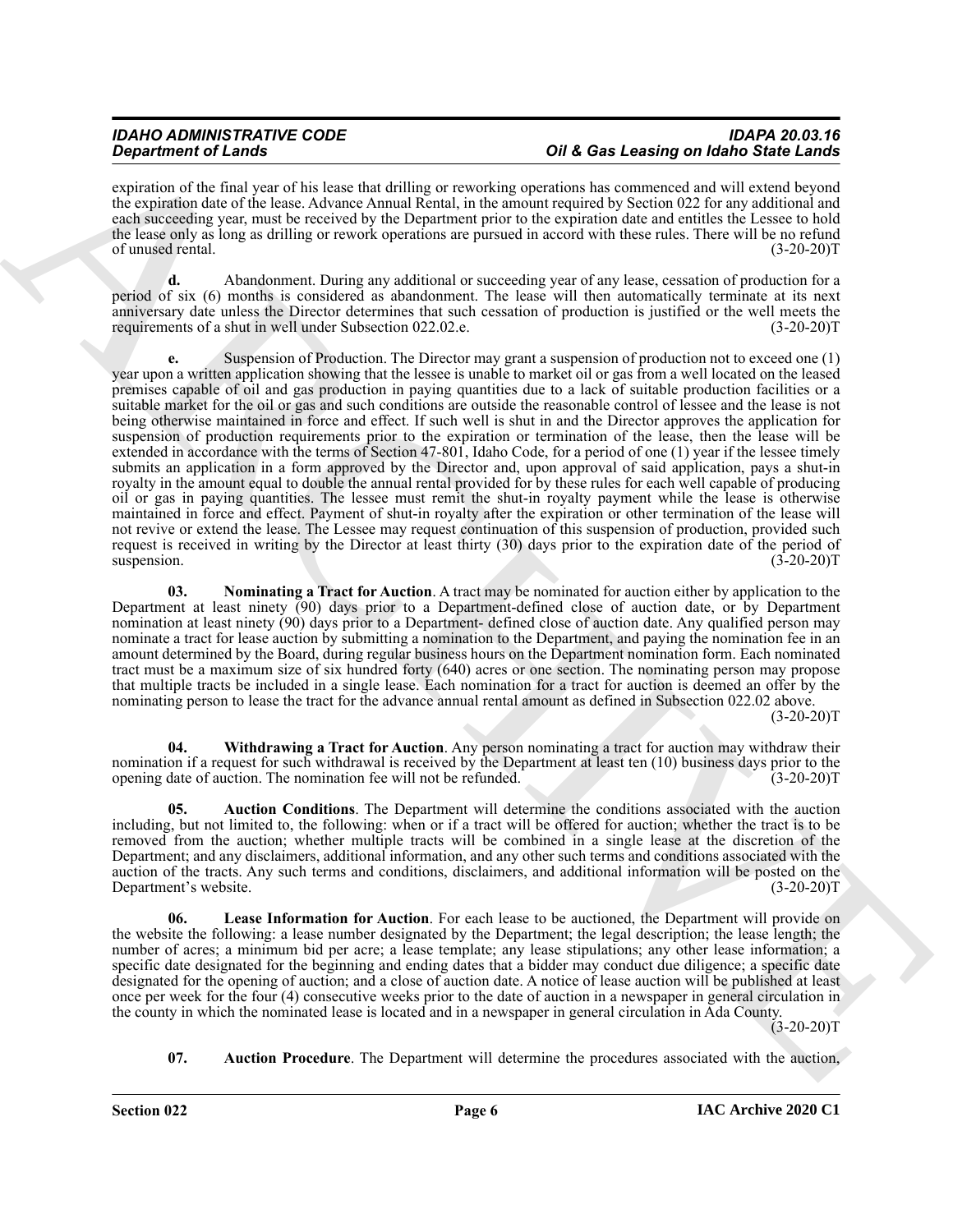including, but not limited to place of auction, time of auction, and bidder registration procedure. Additional auction procedures are as follows.

**a.** Bid Increments. The minimum bid increment is one dollar (\$1). (3-20-20)T

**b.** Winning Bid. At close of auction, the winning bid for a Lessee is the number of dollars bid multiplied by the number of acres in the lease, with fractions of an acre rounded up to the next whole acre. If, at close of auction, a bid for a lease has not been submitted by a bidder, then the lease will be awarded to the nominating applicant. The entry of a bid constitutes an enforceable contractual obligation. (3-20-20)T

**c.** Amount Due. The amount due for a lease is the winning bid, plus the first year's annual rental amount as per Subsection 022.02, plus the nomination fee. If the winning bid was submitted by the nominator of the tract(s), then the nomination fee will already have been submitted to the Department and will not be included in the amount due. The nominator will be refunded the nomination fee if they are not the winning bidder. (3-20-20)T

**d.** Transfer of Funds. Unless otherwise required in the notice of auction, the winning bidder for each lease has five (5) full business days after close of auction to complete the transfer of funds to the Department. Failure of the winning bidder to transfer funds within the period specified constitutes a breach of contract, and the state may pursue any action or remedy at law or in equity against the winning bidder. (3-20-20)T

<span id="page-6-2"></span>**08. Execution of Lease**. The completed lease will be executed by the winning bidder within thirty (30) days from the date of mailing after close of auction, or if personally delivered to the applicant or his agent by the Department, within thirty (30) days from the date of receipt. An individual who executes a lease on behalf of another Person must submit a power of attorney outlining such delegated authority.  $(3-20-20)$ Person must submit a power of attorney outlining such delegated authority.

#### <span id="page-6-0"></span>**023. -- 044. (RESERVED)**

#### <span id="page-6-6"></span><span id="page-6-3"></span><span id="page-6-1"></span>**045. ROYALTIES.**

**Distribution of Lineary Constraints and Constraints of A Gas Leasing on Maline State Lands<br>
methods are as the state of ancient land of orders, and of the constraints provide provide Action 2020<br>
methods are as the land 01. Royalty Payments**. Unless otherwise specified by the Board, the lessee will pay to the state of Idaho in money or in kind to the state at its option a royalty of no less than twelve and one-half percent (12.5%) of the oil and/or gas or natural gas plant liquids produced and saved. The lessee will make payments in cash unless written instructions for payment in kind are received from the state. Royalty is due on all production from the leased premises except that consumed for the direct operation of the producing wells and that lost through no fault of the lessee.

 $(3-20-20)T$ 

<span id="page-6-5"></span>**02. Royalty Not Reduced**. Where royalties are paid in cash, costs of marketing, transporting and processing oil and/or gas or natural gas plant liquids or all of them produced are borne entirely by the lessee, and such cost will not reduce the lessor's royalty directly or indirectly. If the Director elects to take royalty in kind, the state will reimburse the lessee for reasonable additional storage and transportation costs. (3-20-20) will reimburse the lessee for reasonable additional storage and transportation costs.

<span id="page-6-4"></span>**03. Oil, Gas, and Natural Gas Plant Liquids Royalty Calculation and Reporting**. All royalty owed to the lessor hereunder and not paid in kind at the election of the lessor will be paid to the lessor in the following manner: (3-20-20) manner:  $(3-20-20)T$ 

**a.** Payment of royalty on production of oil is due and must be received by the lessor on or before the after the month of production; (3-20-20)<sup>T</sup> 65th day after the month of production;

**b.** Payment of royalty on production of gas and natural gas plant liquids is due and must be received ssor on or before the 95th day after the month of production; (3-20-20) by the lessor on or before the 95th day after the month of production;

**c.** All royalty payments must be completed in the form and manner approved by the Department including, but not limited to, the gross amount and disposition of all oil, gas, and natural gas plant liquids produced and the market value of the oil, gas, and natural gas plant liquids; (3-20-20) and the market value of the oil, gas, and natural gas plant liquids;

Lessee must maintain, and make available to the lessor upon request, copies of all documents, records or reports confirming the gross production, disposition and market value, including gas meter readings,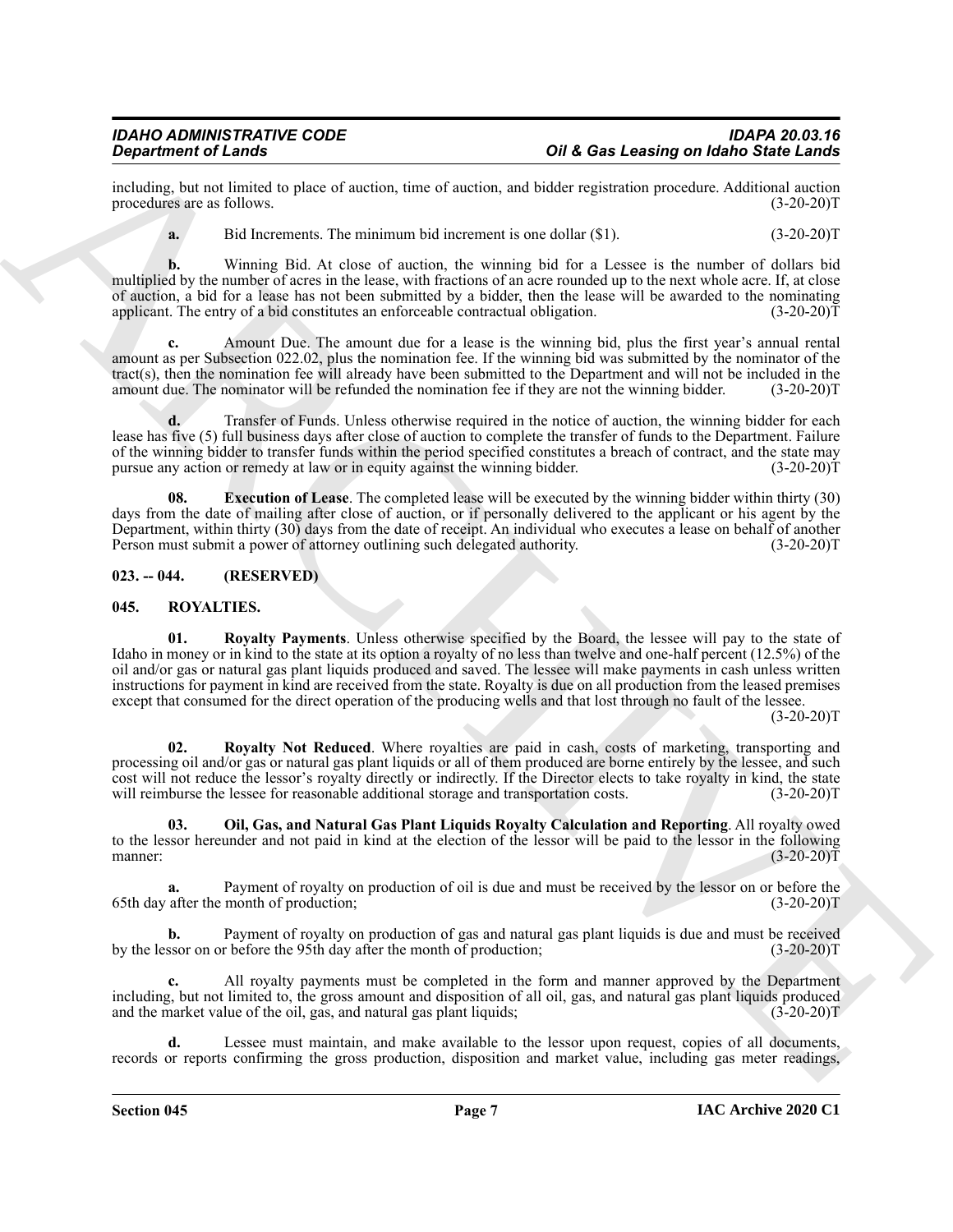pipeline receipts, gas line receipts and other checks or memoranda of the amount produced and put into pipelines, tanks, or pools and gas lines or gas storage, and any other reports or records that the lessor may require to verify the gross production, disposition and market value; and

**e.** Each royalty payment must be accompanied by a check stub, schedule, summary or other remittance advice showing, by the assigned lessor lease number, the amount of royalty being paid on each lease.  $(3-20-20)T$ 

<span id="page-7-9"></span>**04. Overriding Royalty**. All assignments of overriding royalty without a working interest made directly by the lessee and not included with an assignment of lease must be filed with the Department with the processing fee within ninety (90) days from the date of execution; provided that it is the lessee's responsibility, and not the Department's, to process such assignments by third parties. Any assignment that creates an overriding royalty exceeds the royalty previously payable to the state by greater than five percent (5%), is deemed a violation of the terms of the lease unless such an assignment expressly provides that the obligation to pay such excess overriding royalty is suspended when the average production of oil per well per day, averaged on a monthly basis, is fifteen (15) barrels or less. (3-20-20) barrels or less.

#### <span id="page-7-0"></span>**046. -- 049. (RESERVED)**

### <span id="page-7-2"></span><span id="page-7-1"></span>**050. LAND USE, SURFACE RIGHTS AND OBLIGATIONS.**

<span id="page-7-8"></span><span id="page-7-6"></span>**01. Use and Occupancy**. Notwithstanding other leases for other uses of state lands, the lessee is entitled to use and occupy as much of the surface of the leased lands as may be required for all purposes reasonably incident to exploration, drilling and production and marketing of oil and gas produced from the leased land, including the right to construct and maintain all works, buildings, plants, waterways, roads, communication lines, pipelines, reservoirs, tanks pumping stations or other structures necessary to full enjoyment and development; provided that lessee's operation does not unreasonably interfere with or endanger operations under any lease, license, claim, permit or other authorized, lawful use.

**Signal method of the state of the state of the state of the state of the state of the state of the state of the state of the state of the state of the state of the state of the state of the state of the state of the stat 02. Prevention of Injury or Damage**. The lessee, its assignees, agents, and/or contractors must take all reasonable precautions to prevent injury or damage to persons, real and personal property and to prevent waste or damage to the oil, gas and other surface and subsurface natural resources and the surrounding environment including but not limited to, vegetation, livestock, fish and wildlife and their natural habitat, streams, rivers, lakes, timber, forest and agricultural resources. The Lessee, his assignees, agents and/or contractors will compensate the Board, his surface lessees, grantees or contract purchasers for any damage resulting by reason of their operations or any damage resulting from their failure to take all reasonable precautions to prevent injury or damage to persons, real and personal property and to prevent waste or damage to the oil, gas and other surface and subsurface natural resources and surrounding environment as set forth above. The lessee, its assignees, agents and/or contractors must comply with all environmental laws, rules and regulations as they pertain to its operation. (3-20-20)T

<span id="page-7-3"></span>**03. Blowout or Spill**. The lessee must report to the Director any blowout, fire, uncontrolled venting, or oil spill on the leased land within twenty-four (24) hours and confirm this report in writing within ten (10) days.  $(3-20-20)T$ 

<span id="page-7-4"></span>**04. Fences**. The lessee may not at any time fence any watering place upon leased lands where it is the only accessible and feasible watering place upon the lands within a radius of one (1) mile, without first having secured the written consent of the Director. (3-20-20)T

<span id="page-7-7"></span>**05. Timber Removal**. The lessee may not unreasonably interfere with the removal of timber purchased prior or subsequent to the issuance of an oil and gas lease. The lessee may remove any timber required for ingress or egress or necessary for operations. The lessee must pay for any timber cut or removed on a current stumpage price basis as determined by the Director, and proceeds therefrom accrue to the state agency that has custody and control over the leased lands. (3-20-20)T

<span id="page-7-5"></span>**06. Potable Water Discovery**. If the lessee finds only potable water in any well drilled for exploration or production of oil and gas, and the water is of such quality and quantity as to be valuable and usable for agricultural, domestic, or other purposes, the Board may acquire the well with whatever casing is installed in the well at the fair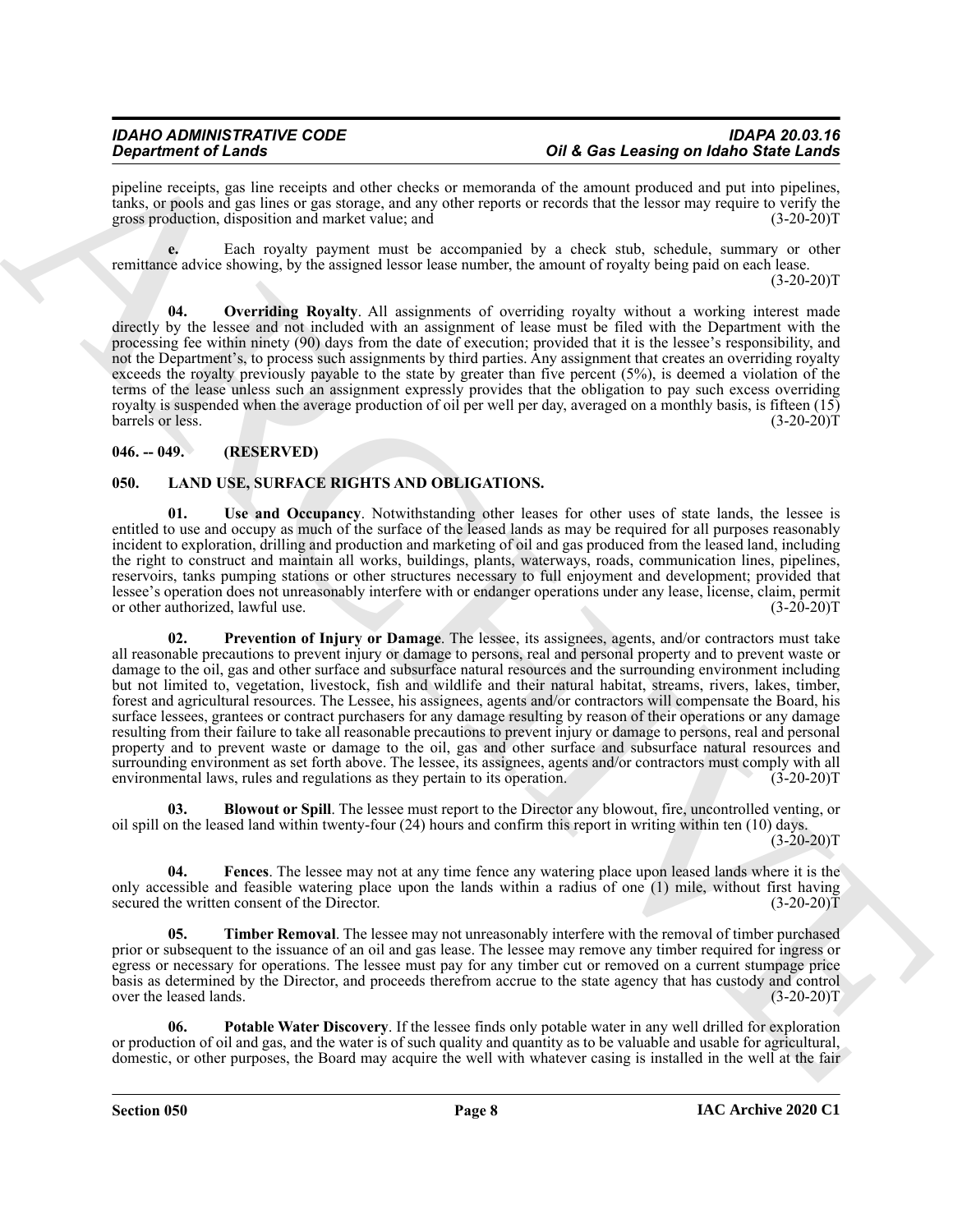market value of the casing upon the assumption by its surface lessee, grantee, or contract purchaser of all future liabilities and responsibilities for the well, with the approval of the commission and in compliance with Section 058; provided that the surface lessee, grantee, or contract purchaser also complies with applicable laws and rules of the Department of Water Resources. (3-20-20)T

<span id="page-8-7"></span><span id="page-8-5"></span>**07. Reclamation**. The lessee must reclaim all state lands disturbed by its exploration and operations at least consistent with previous use by the surface owner, including segregating and protecting topsoil and regrading to approximate previous contour. If substantial removal of topsoil has occurred as determined by the Director, the lessee will replace the topsoil and revegetate to the extent necessary to minimize erosion.  $(3-20-20)T$ 

**Strainer of Learning weak by the strainer of March 2008 Learning the strainer of March 3008 Central and the strainer of the strainer of the strainer of the strainer of the strainer of the strainer of the strainer of the 08. Entry by Director**. The Director is permitted at all reasonable times to go in and upon the leased lands and premises to inspect the operations and the products obtained and to post any lawful notice. The Director may at any time require that reasonable tests, surveys, samples, etc., be taken in accord with his instruction, without cost to the state of Idaho, to assure compliance with these rules. The Director may at any reasonable time inspect and copy at his own expense all of lessee's books and records pertaining to a lease under these rules. Upon failure of lessee to take timely, corrective measures ordered by the Director or the Board or the commission, the Director may shut down lessee's operations if he determines they are unsafe or are causing or may cause waste or pollution to oil, gas or other resources; or the Director may terminate the lease and cause damage or unsafe conditions to be repaired or corrected at the expense of the lessee and forfeiture of bond in accordance with these rules. (3-20-20)T

<span id="page-8-6"></span>**09. Other Uses**. Subject to Subsection 050.01, the Director may issue leases for other uses of state lands leased under these rules. All lessees have the right of reasonable ingress and egress at all times during the term<br>
(3-20-20)T of the lease.  $(3-20-20)T$ 

<span id="page-8-4"></span>**10. Disposal of Leased Lands**. The Board reserves the right to sell or otherwise dispose of the surface of the leased lands; provided that any sale of surface rights made subsequent to execution of the lease is subject to all terms and provisions of the oil and gas lease during its life including extensions and continuations under Section 040.  $(3-20-20)T$ 

### <span id="page-8-3"></span><span id="page-8-0"></span>**051. DILIGENT EXPLORATION REQUIRED.**

The lessee must perform diligent exploration during the entire term of a lease. Diligent exploration means that the lessee provides continuing efforts as a reasonably prudent operator toward achieving production, including, without limitation, performing geological and geophysical surveys and/or the drilling of a test well. (3-20-20)T limitation, performing geological and geophysical surveys and/or the drilling of a test well.

### <span id="page-8-1"></span>**052. -- 054. (RESERVED)**

#### <span id="page-8-8"></span><span id="page-8-2"></span>**055. OPERATIONS UNDER THE LEASE.**

<span id="page-8-9"></span>**01. Best Practices**. The lessee will at all times conduct exploration, development, drilling and all operations as a reasonably prudent operator and conform to the best practice and engineering principles in use in the oil and gas industry.

<span id="page-8-10"></span>**02. Compliance with Rules**. The lessee will comply with all rules of the oil and gas commission, including amendments promulgated pursuant to Title 67, Chapter 52, Idaho Code, and any violations of the commission's rules or other applicable state laws and rules may constitute a violation of the lease under these rules.  $(3-20-20)T$ 

<span id="page-8-11"></span>**03. Designation of Operator**. In all cases where operations are not conducted by the lessee but are to be conducted under authority of an approved operating agreement, assignment or other arrangement, a designation of operator must be submitted to the Director prior to commencement of operations. Such a designation authorizes the operator or his local representative to act for the lessee and to sign any papers or reports required under these rules. The lessee must immediately report to the Director all changes of address and termination of the authority of the operator.  $(3-20-20)T$ 

<span id="page-8-12"></span>**04. Legal Representative**. When required by the Director, the lessee must designate a local representative empowered to receive service of civil or criminal process and notices and orders of the Director issued<br>(3-20-20)T pursuant to these rules.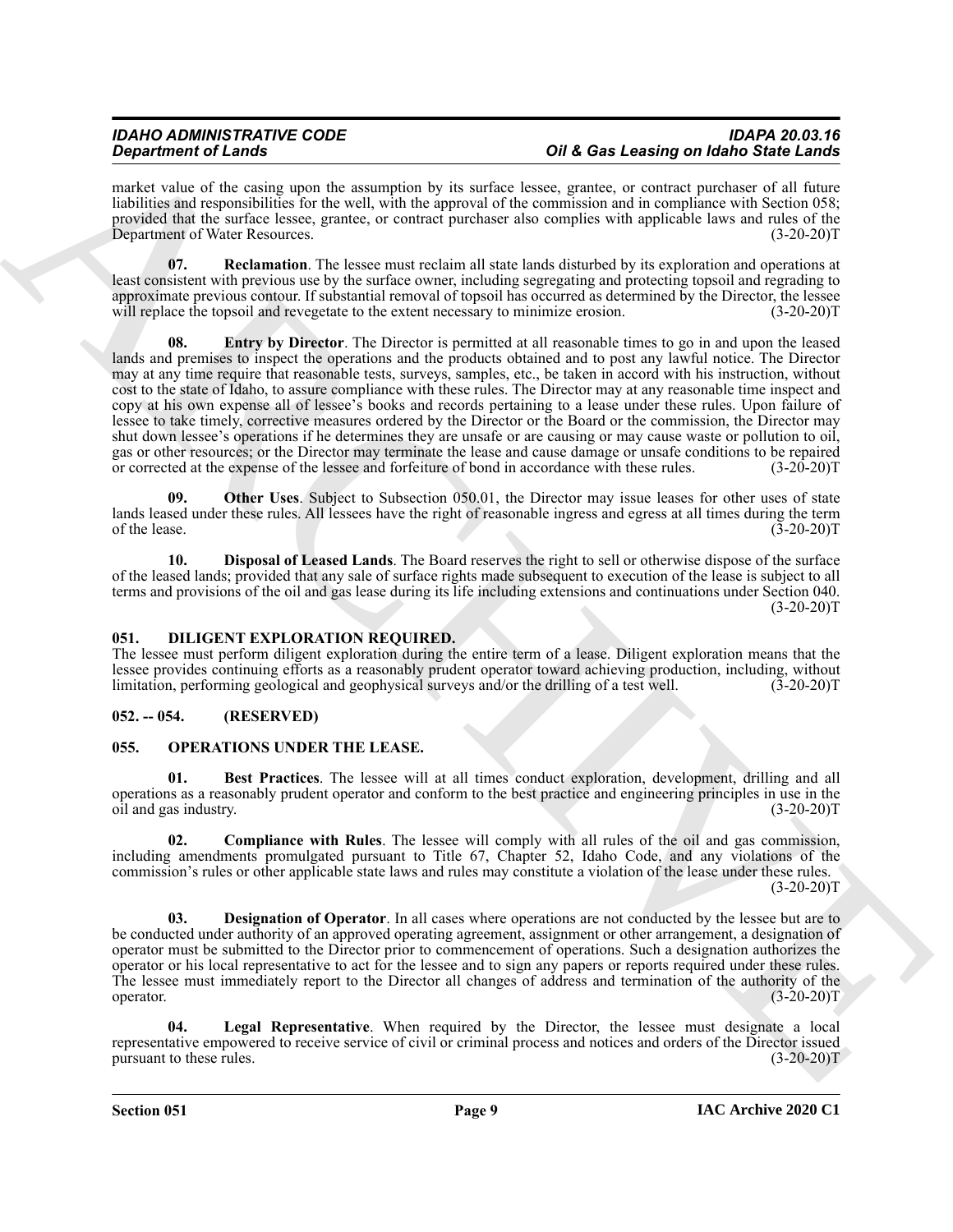<span id="page-9-9"></span>**05. Diligence**. The lessee will, subject to the right to surrender the lease, diligently drill and produce such wells as are necessary to protect the Board from loss by reason of production on other properties, or with the consent of the Director, compensate the Board for failure to drill and produce any such well. All wells under lease must be drilled, maintained and operated to produce the maximum amount of oil and/or gas that can be secured without injury to the well. (3-20-20)T

<span id="page-9-11"></span>**06. Loss Through Waste or Failure to Produce**. The Director will determine the value of production accruing to the Board where there is loss through waste or failure to drill and produce protection wells on the leased lands and the compensation due to the Board as reimbursement for such loss. Payment for such losses must be made within sixty (60) days after the date of billing. The value of production resulting from a loss through waste or failure to take corrective measures to protect a well is calculated at ninety percent (90%) of the last year's actual production<br>royalty or a minimum royalty of five dollars (\$5) per acre or fraction thereof, whichever is greater. royalty or a minimum royalty of five dollars (\$5) per acre or fraction thereof, whichever is greater.

<span id="page-9-10"></span><span id="page-9-8"></span>**07. By-Products**. Where production, use of conversion of oil and gas under a lease, is susceptible of producing a valuable by-product or by-products, including, without limitation, commercially demineralized water, carbon dioxide or helium, the lessee must submit to the Director all available information concerning the potential by-product. The Department may conduct tests or studies at its expense and may issue reasonable orders to produce and preserve such by-product. (3-20-20)T

Great from the state of the state of the state of the state of the state of the state of the state of the state of the state of the state of the state of the state of the state of the state of the state of the state of th **08. Geothermal Information**. Prior to abandoning any well, the lessee must submit to the Director all available information concerning geothermal resource potential. The Department may conduct tests or studies at its expense prior to the abandoning of any well to determine geothermal resource potential. Except as provided in Subsection 040.05, the lessee must promptly plug and abandon any well on the leased land that is not used or useful, in accord with these rules and the rules of the commission, and any applicable rules and regulations of the Department of Water Resources. When drilling in a known geothermal resources area, the applicant may need a geothermal resource well permit from the Department of Water Resources. (3-20-20)T geothermal resource well permit from the Department of Water Resources.

#### <span id="page-9-12"></span><span id="page-9-0"></span>**056. WATER RIGHTS.**

The lessee will comply with all state laws and rules regulating the appropriation of water rights. No water rights developed or obtained by the lessee in conjunction with operations under a lease may be sold, assigned or otherwise transferred without written approval of the Director. Upon surrender, termination or expiration of the lease, the lessee must take all actions required by the Director to assign to the Board all water rights, including applications and permits, subject to applicable laws regarding the transfer or assignment of permits to appropriate water. (3-20-20)T

#### <span id="page-9-1"></span>**057. -- 059. (RESERVED)**

#### <span id="page-9-3"></span><span id="page-9-2"></span>**060. ASSIGNMENTS.**

<span id="page-9-4"></span>**01. Prior Written Approval**. No lease assignment is valid until approved in writing by the Director, signment takes effect until the first day of the month following its approval. (3-20-20)<sup>T</sup> and no assignment takes effect until the first day of the month following its approval.

<span id="page-9-5"></span>**02. Qualified Assignee**. A lease may be assigned to any person qualified to hold a state lease, provided that in the event an assignment partitions leased lands between two (2) or more persons, neither the assigned nor the retained part created by the assignment may contain less than forty (40) acres or a government lot, whichever is less.  $(3-20-20)T$ 

<span id="page-9-6"></span>**03. Responsibilities**. In an assignment of the complete interest of the leasehold, the assignor and his surety continue to comply with the lease and these rules until the effective date of the assignment. After the effective date of any assignment, the assignee and his surety are bound by the lease and these rules to the same extent as if the assignee were the original lessee, notwithstanding any conditions in the assignment to the contrary; however, the assignor-lessee remains liable for rentals and royalties due and damages accruing prior to the effective date of the assignment. (3-20-20)T

<span id="page-9-7"></span>**04. Segregation of Assignment**. If an assignment partitions leased lands between two (2) or more persons, it must clearly segregate the assigned and retained portions of the leasehold. Resulting segregated leases continue in full force and effect for the balance of the ten-year term of the original lease or as further extended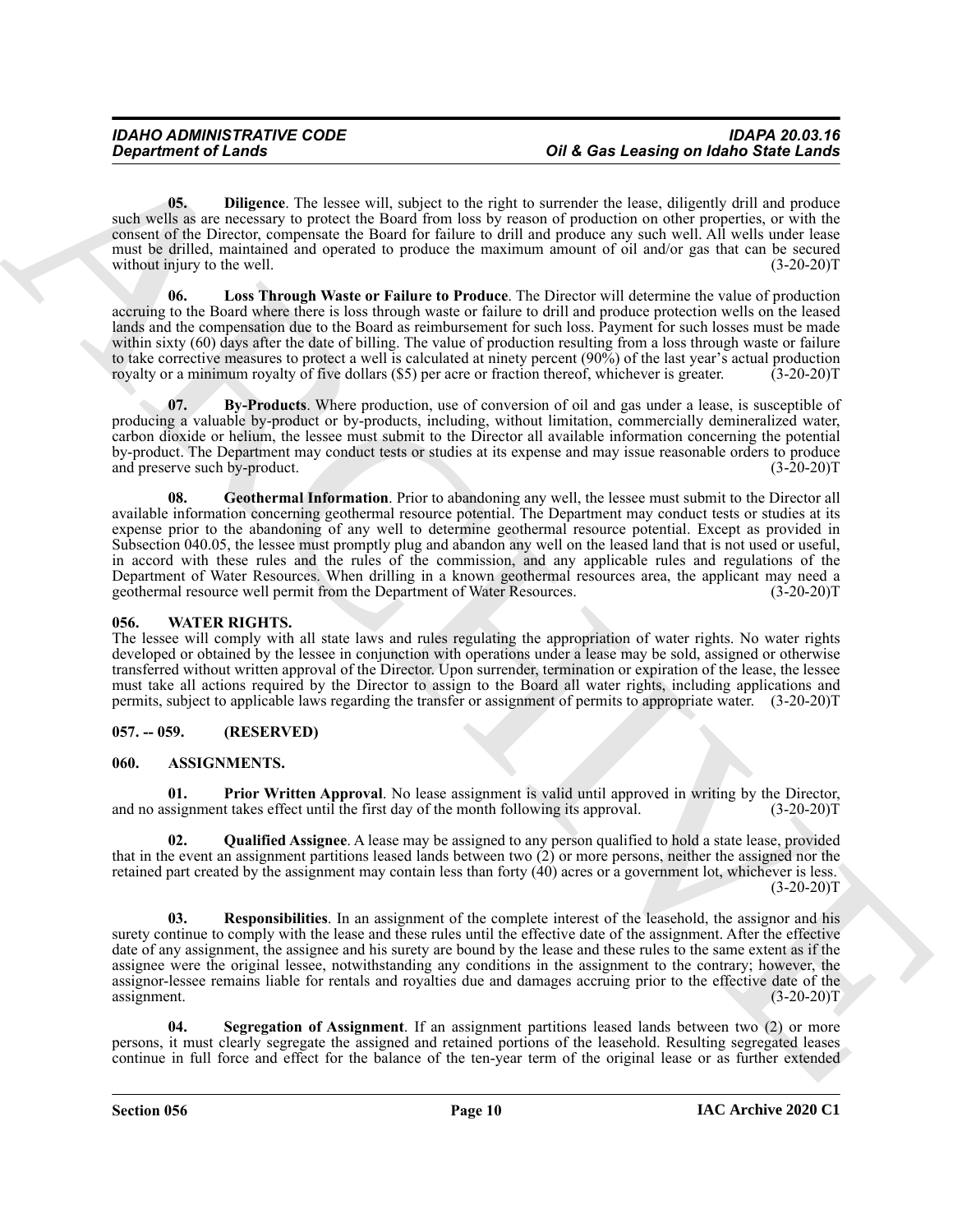#### *IDAHO ADMINISTRATIVE CODE IDAPA 20.03.16 Oil & Gas Leasing on Idaho State Lands*

pursuant to these rules. (3-20-20)T

<span id="page-10-7"></span><span id="page-10-6"></span>**05.** Joint Principal. Where an assignment does not segregate the record title to the lease, the assignee, if the assignment so provides, may become a joint principal on the bond with the assignor. The application must be accompanied by a consent of assignor's surety to remain bound under the bond of record, if the bond by its terms does not contain such consent. If a party to the assignment has previously furnished a statewide bond, no additional showing by such party is necessary as to the bond requirement. (3-20-20) showing by such party is necessary as to the bond requirement.

**Considered of Lendary<br>
Supportion of Lendary<br>
Support of Lendary<br>
Support of Lendary<br>
Support of Lendary<br>
E. E. The absence of Lendary Support of Lendary Support of Support of Support of Northern Constraints (15-20-20)<br> 06. Form of Assignment**. An assignment is a valid legal instrument, properly executed and acknowledged, setting forth the number of the lease, a legal description of the land involved, the name and address of the assignee, the interest transferred and the consideration. A fully executed copy of the instrument of assignment must be filed with the application for approval pursuant to Subsection 060.07. An assignment may affect or concern<br>more than one (1) lease. (3-20-20) more than one  $(1)$  lease.

<span id="page-10-3"></span>**07.** Application. The application for approval of an assignment must be submitted in duplicate on forms of the Department or exact copies of such forms. The "lessee/assignee of record" must be designated in accordance with Subsection 010.11. If payments out of production are reserved, a statement must be submitted stating the amount, method of payment, and other pertinent items. The statement must be filed with the Department no later than fifteen (15) days after the filing of the application for approval. (3-20-20)T

<span id="page-10-4"></span>**08. Denial**. The Director may deny an application for assignment if the lessee or the assignee is nt in payment of rentals or royalties or otherwise has violated these rules. (3-20-20) delinquent in payment of rentals or royalties or otherwise has violated these rules.

<span id="page-10-5"></span>**09.** Fee. All applications for approval of assignment must be accompanied by the fee required by Section 120. (3-20-20) Section 120.  $(3-20-20)T$ 

#### <span id="page-10-0"></span>**061. -- 069. (RESERVED)**

#### <span id="page-10-8"></span><span id="page-10-1"></span>**070. SURRENDER - RELINQUISHMENT.**

<span id="page-10-11"></span>**01. Procedure**. The lessee may surrender its lease or any surveyed subdivision of the area covered by such lease, by filing a written relinquishment with the Department, provided that a partial relinquishment does not reduce the remaining acreage in the lease to less than forty (40) acres or a government lot, whichever is less. The Director may waive the minimum acreage provision of this rule if he finds it is justified on the basis of exploratory and development data derived from activity on the leasehold. (3-20-20) and development data derived from activity on the leasehold.

**02. Effective Date**. A relinquishment takes effect thirty (30) days after it is received by the Department. Thereafter the lessee is relieved of liability under these rules except for the continued obligation of the lessee and his surety to: (3-20-20)T

<span id="page-10-9"></span>**a.** Make payments of all accrued rentals and royalties; (3-20-20)T

**b.** Place all wells on the land to be relinquished in condition for suspension of operations or ment; (3-20-20) abandonment;

**c.** Comply with all rules of the commission for plugging of abandoned wells; (3-20-20)T

**d.** Comply with applicable laws and rules of the Department of Water Resources; and (3-20-20)T

<span id="page-10-10"></span>**e.** Reclaim the surface and natural resources in accord with these rules. (3-20-20)T

**03. Partial Surrender**. In the event of a partial surrender of the land covered by such lease, the annual ereafter payable will be reduced proportionately. (3-20-20) rental thereafter payable will be reduced proportionately.

#### <span id="page-10-2"></span>**071. TERMINATION - CANCELLATION OF LEASE.**

<span id="page-10-13"></span><span id="page-10-12"></span>**01.** Cause. Except as otherwise provided in these rules, the Director may terminate the lease for any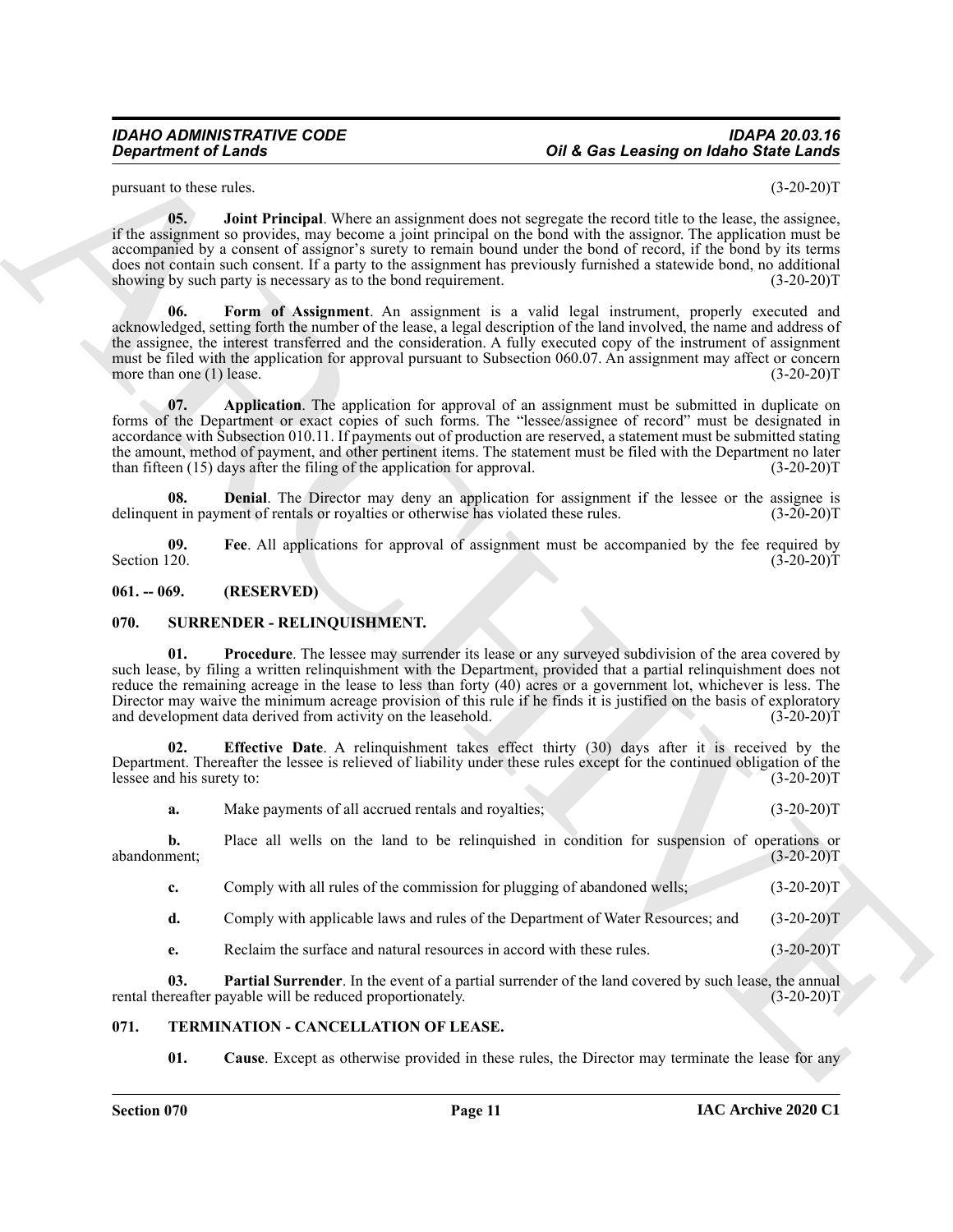substantial violation of these rules, the lease, or the rules of the commission, ninety (90) days after notice of the violation has been given to lessee by personal service or by certified mail to the lessee, unless: (3-20 violation has been given to lessee by personal service or by certified mail to the lessee, unless:

<span id="page-11-8"></span>**a.** The violation has been corrected; or (3-20-20)T

**b.** The violation is one that cannot be corrected within the notice period and the lessee has in good faith commenced within the notice period to correct the violation and proceeds diligently to complete corrective action within a time period set by the Director. If sent by certified mail, such notice will be deemed served upon mailing.  $(3-20-20)T$ 

**02. Surrender After Termination**. Upon the expiration or termination of the lease, the lessee will quietly and peaceably surrender possession of the premises to the state. Thereafter, lessee's obligations under these rules that have accrued prior to the date of expiration or termination continue in full force and effect rules that have accrued prior to the date of expiration or termination continue in full force and effect.

<span id="page-11-7"></span>**03.** Other Wells. Default by the lessee in the performance of any of the conditions or provisions of the lease concerning a well or wells on any legal subdivision of the leasehold do not affect the right of the lessee to continue the possession or operation of any other well or wells, situated upon any other legal subdivision of the leasehold. The term "legal subdivision" as herein used means a subdivision as established by the United States land survey that most nearly approximates in size the area allocated to one well under any approved well spacing program; provided that if no special program has been approved, "legal subdivision" means the parcel upon which such well is located, but in any event not less than forty (40) acres surrounding such well. Where such a default involving one (1) or more wells results in cancellation, and the lessee has other wells on the lease not in default, such cancellation will result in the division of the defaulting acreage from the lease and resultant reduction in the size of the lease held by the lessee. (3-20-20) the lessee. (3-20-20)T

<span id="page-11-6"></span>**04. Equipment Removal**. Upon the expiration of the lease, or its earlier termination or surrender pursuant to these rules, the lessee must, within a period of ninety (90) days, remove from the premises all materials, tools, appliances, machinery, structures. Equipment subject to removal but not removed within the ninety (90) day period or any extension that may be granted because of adverse climatic conditions during that period, may, at the option of the Director, become property of the state of Idaho, or the Director may cause the property to be removed at the lessee's expense. (3-20-20) the lessee's expense.

### <span id="page-11-0"></span>**072. -- 079. (RESERVED)**

#### <span id="page-11-3"></span><span id="page-11-2"></span><span id="page-11-1"></span>**080. BOND REQUIREMENTS.**

**Strainer of Law the Law 1000 CONSULTER CONSULTER CONSULTER CONSULTER CONSULTER CONSULTER CONSULTER CONSULTER CONSULTER CONSULTER CONSULTER CONSULTER CONSULTER CONSULTER CONSULTER CONSULTER CONSULTER CONSULTER CONSULTER 01. Minimum Bond**. Prior to entry with motorized exploration equipment upon leased lands, the surface of which has been sold or leased, the lessee must submit to the Director a corporate surety bond or collateral bond in the amount of one thousand dollars (\$1,000) in favor of the state of Idaho conditioned upon the payment of all damages to the surface that result from the lessee's operation. Prior to entry upon the leased land with drilling equipment or prior to commencing any construction in preparation for drilling upon leased lands, the lessee must submit to the Director a corporate security bond or collateral bond in the amount of six thousand dollars (\$6,000) in favor of the state of Idaho bond will be conditioned upon compliance with the lease, these rules, the removal of all materials, etc. per Subsection 071.04, and the payment of all damages to the land surface and all improvements thereon, including crops, which result from the lessee's operation, regardless of whether the lands under this lease have been sold or leased by the Board for any other purpose. This bond is in addition to the drilling bond pursuant to commission rules. This rule notwithstanding, the oil and gas lessee may be required on a case-by-case basis to post a bond in excess of six thousand dollars (\$6,000) to protect a surface lessee's or surface owner's interests pursuant to Section 47-708, Idaho Code. (3-20-20) Section 47-708, Idaho Code.

<span id="page-11-5"></span>**02.** Statewide Bond. In lieu of the aforementioned bonds, the lessee may furnish a good and sufficient "statewide" bond conditioned as above in the amount of fifty thousand dollars (\$50,000) in favor of the state of Idaho to cover all lessee's leases and operations carried on under these rules. (3-20-20)T

<span id="page-11-4"></span>**03.** Period of Liability. The period of liability of any bond is not be terminated until all obligations below been fulfilled and the bond is released in writing by the Director. (3-20-20)T under the lease and these rules have been fulfilled and the bond is released in writing by the Director.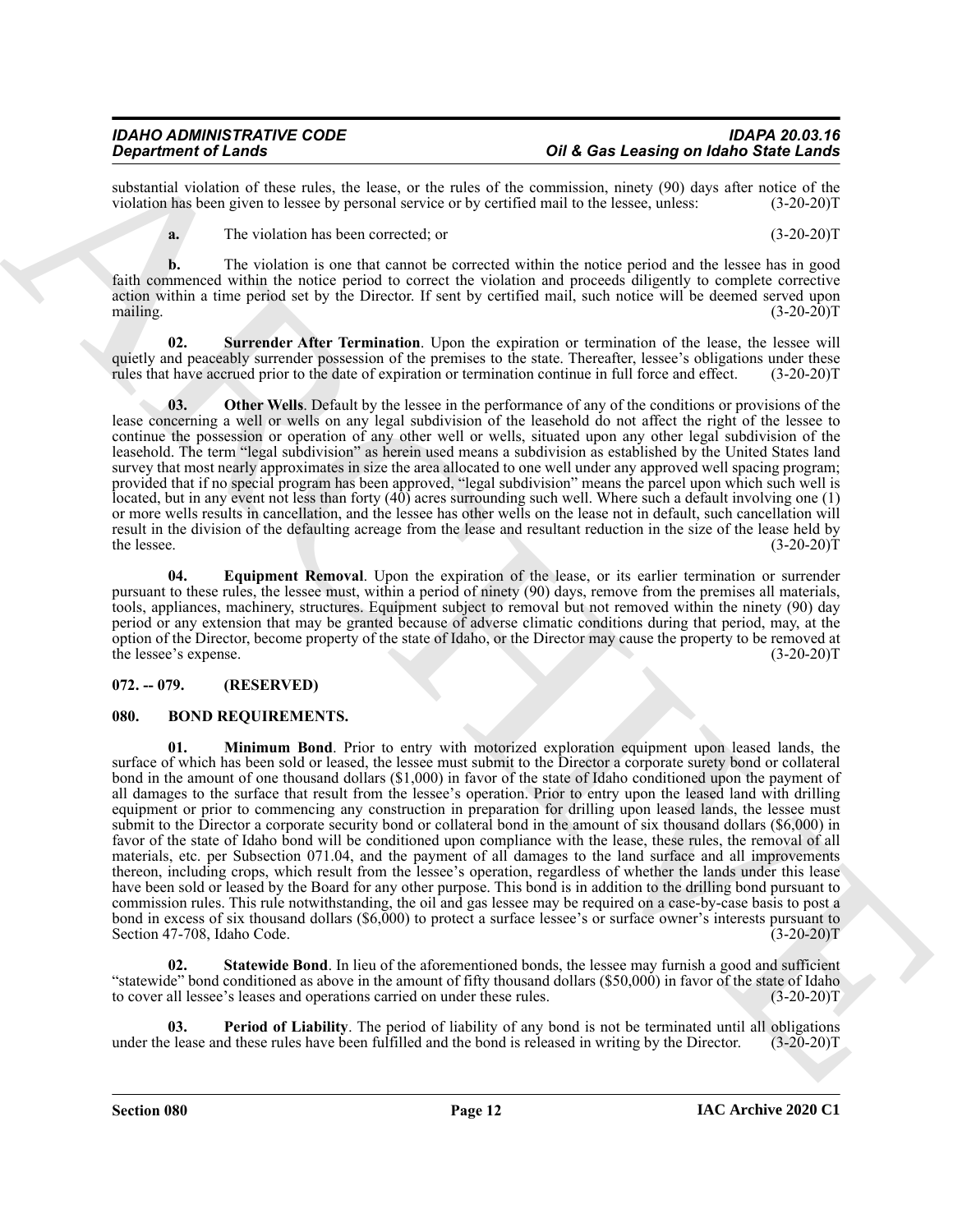#### *IDAHO ADMINISTRATIVE CODE IDAPA 20.03.16 Oil & Gas Leasing on Idaho State Lands*

#### <span id="page-12-4"></span>**04. Form of Performance Bond**. (3-20-20)T

**a.** Corporate surety bond means an indemnity agreement executed by or for the lessee and a corporate surety licensed to do business in the state of Idaho on an oil and gas lease bond form supplied by the Department conditioned in accord with Subsection 080.01, and payable to the state of Idaho. (3-20-20)T

**Organization of Leady Constraints South Constraints (Southern Proposition 1988)**<br> **ARCHIVES CONSTRUCT CONSTRUCT CONSTRUCT CONSTRUCT CONSTRUCT CONSTRUCT CONSTRUCT CONSTRUCT CONSTRUCT CONSTRUCT CONSTRUCT CONSTRUCT CONSTRUC b.** Collateral bond means an indemnity agreement executed by or for the lessee and payable to the state of Idaho, pledging cash deposits, negotiable bonds of the United States, state or municipalities, or negotiable certificates of deposit of any bank doing business in the United States. Collateral bonds are subject to the following conditions: The Department obtains possession and deposits such with the state treasurer. The Department will value collateral at its current market value, not face value. Certificates of deposit are made payable to the "State of Idaho or the lessee." Amount of an individual certificate may not exceed the maximum amount insured by the Federal Deposit Insurance Corporation or Federal Savings and Loan Insurance Corporation or their successors. Banks issuing such certificates waive all rights of set-off or liens that they have of may have against such certificates. Any such certificates are automatically renewable. The certificate of deposit must be of sufficient amount to ensure that the Department would be able to liquidate such certificates prior to maturity, upon forfeiture, for the amount of the required bond including any penalty for early withdrawal. (3-20-20) required bond including any penalty for early withdrawal.

<span id="page-12-2"></span>**Bond Cancellation**. Any surety company or indemnitor canceling a bond must give the Department at least sixty-days' (60) notice prior to cancellation. The Department will not release a surety or indemnitor from liability under existing bonds until the lessee has submitted to the Department an acceptable replacement bond. Such replacement bond must cover any liability accrued against the bonded principal on the lease<br>(3-20-20)T covered by the previous bond.

**06. Surety License**. If the license to do business in Idaho of any surety is suspended or revoked, the lessee must find a substitute for such surety within thirty (30) days after notice by the Department. If the lessee fails to secure a substitute surety, he must cease operation upon the lease. The substitute surety must be licensed to do<br>(3-20-20)T business in Idaho.

<span id="page-12-10"></span><span id="page-12-6"></span><span id="page-12-5"></span><span id="page-12-3"></span>**07.** Form. All bonds furnished must be on the Department bond form or exact copy of it.  $(3-20-20)T$ 

#### <span id="page-12-0"></span>**081. -- 089. (RESERVED)**

#### <span id="page-12-1"></span>**090. UNIT OR COOPERATIVE PLANS OF DEVELOPMENT OR OPERATION.**

**01. Unit Plan**. For the purpose of properly conserving the natural resources of any oil and gas pool, field or like area, the lessee may, with the written consent of the Director, commit the leased lands to a unit, cooperative or other plan of development or operation with other state, federal, Indian, or privately-owned lands.

 $(3-20-20)T$ 

<span id="page-12-8"></span>**02. Contents**. An agreement to unitize must: describe the separate tracts comprising the unit; disclose the apportionment of the production of royalties and costs to the several parties; the name of the operation; and contain adequate provisions for the protection of the interests of all parties, including the state. The agreement must: be signed by or in behalf of those persons or entities having effective control of the geologic structure; submitted to the Director with the application to unitize; and effective only after approval by the Director. (3-20 the Director with the application to unitize; and effective only after approval by the Director.

<span id="page-12-9"></span>**03. Interested Parties**. The owners of any right, title or interest in the oil and gas resources to be developed or operated under an agreement may be regarded as interested parties to a proposed unitization agreement.<br>Signature of a party with only an overriding royalty interest in unnecessary. (3-20-20) Signature of a party with only an overriding royalty interest in unnecessary.

<span id="page-12-7"></span>**04. Collective Bond**. In lieu of separate bonds for each lease committed to a unit agreement, the unit operator may furnish and maintain a collective corporate surety bond or a collateral bond conditioned upon faithful performance of the duties and obligations of the agreement, the lease subject to the agreement and these rules. The liability under the bond will be for such amount the Director determines to be adequate to protect the interests of the state. If the unit operator is changed, a new bond or consent of surety to the change in principal under the existing bond must be filed within thirty (30) days of assignment. (3-20-20) bond must be filed within thirty  $(30)$  days of assignment.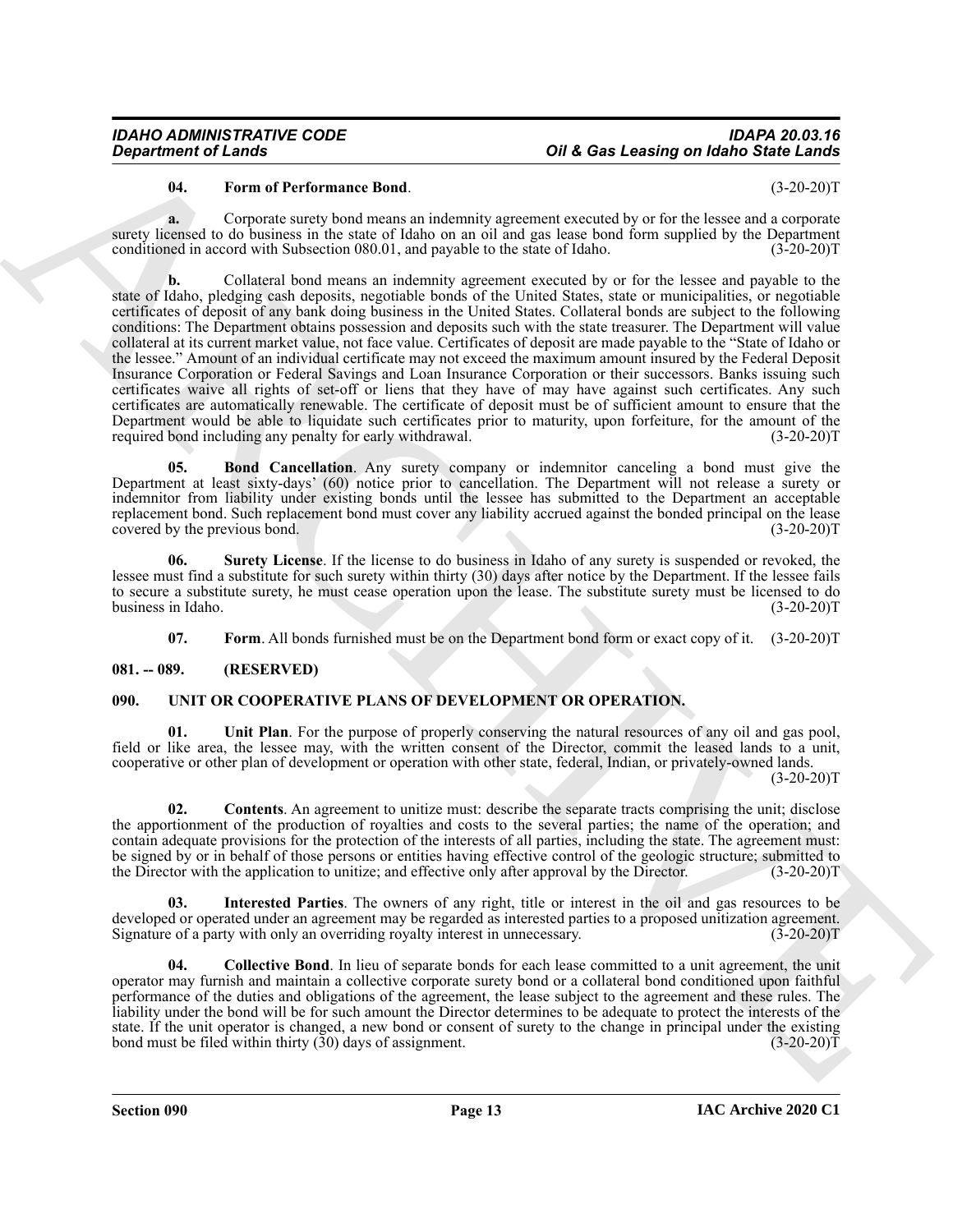<span id="page-13-6"></span>**05. Lease Modification**. The terms of any lease included in any cooperative or unit plan of development or operation may be modified by the Director with approval of the lessee, except that a unit agreement must have final approval by the Director for a state cooperative plan or the final approval by the secretary of interior for a federal cooperative plan prior to extending any lease into its eleventh year and each year thereafter. A lease so extended expires two (2) years after the unit plan expires provided the lessee continues to pay the annual rental as outlined in Subsection 041.03. (3-20-20)T

<span id="page-13-7"></span>**06. Rentals**. Rentals and royalties on leases so extended are at the rates specified in these rules. Advanced rental must be paid on or before the extended lease's anniversary date. Any unused portion of annual rental will not be refunded. (3-20-20)T

<span id="page-13-5"></span>**07. Evidence of Agreement**. Before issuance of a lease for lands within an approved unit agreement, the lease applicant must file with the Department evidence that he has entered into an agreement with the unit operator for the development and operation of the lands in a lease, or a statement giving satisfactory reasons for the failure to enter into such agreement. If such statement is acceptable, the applicant will be permitted to operate independently but be required to perform its operations in a manner that the Director deems to be consistent with the unit operations. (3-20-20) unit operations.

<span id="page-13-8"></span>**Segregation Prohibited**. A lease may not be segregated if any part thereof is included in a cooperative plan until the pool or field has been defined. Once defined, those areas outside the unit area or pool boundary can be surrendered as provided in Section 070.

#### <span id="page-13-0"></span>**091. -- 094. (RESERVED)**

#### <span id="page-13-4"></span><span id="page-13-2"></span><span id="page-13-1"></span>**095. LIABILITY INSURANCE; SPECIAL ENDORSEMENTS.**

**Department of Lands Schrides Lie interaction in a 60 as Leasing on Jakob Schrides Lie in the state of Lands Schrides Lie in the state of Lands Schrides Lie in the state of Lands Construction in the state of Lands Constru 01. Liability Insurance Required**. Prior to entry upon the leased lands for any reason other than casual exploration or inspection pursuant to Section 021, the lessee must secure and maintain during the term of this lease, public liability, property damage, and products liability insurance in the sum of four hundred thousand dollars (\$400,000) for injury or death for each occurrence; in the aggregate sum of two million dollars (\$2,000,000) for injury or death; and in the sum of four hundred thousand dollars (\$400,000) for damages to property and products damages caused by any occupancy, use, operations of any other activity on leased lands carried on by the lessee, its assigns, agents, operators or contractors. The lessee must insure against explosion, blow out, collapse, fire, oil spill and underground hazards and submit evidence of such insurance to the Director. If the land surface and improvements thereon covered by the lease have been sold or leased by the state of Idaho, the owner or lessee of the surface rights and improvements will be an additional named insured. The state of Idaho is a named insured in all instances. This policy or policies of liability insurance must contain the following special endorsement:

"The state of Idaho, the Idaho State Board of Land Commissioners, the Director of the Department of Lands, the Department of Lands, (or other state agency exercising custody and control over the lands), and (herein insert name of owner or lessee of surface rights, if applicable) and the officers, employees and agents of each and every of the foregoing are additional insureds under the terms of this policy: Provided, however, these additional insureds shall not be insured hereunder for any primary negligence or misconduct on their part, but such additional insureds shall be insured hereunder for secondary negligence or misconduct, which shall be limited to failure to discover and cause to be corrected the negligence or misconduct of the lessee, its agents, operators or contractors. This insurance policy shall not be canceled without thirty (30) days prior written notice to the Idaho Department of Lands. None of the foregoing additional insureds is liable for the payment of premiums or assessments of this policy."

No cancellation provision in any insurance policy is in derogation of the continuous duty of the lessee to furnish insurance during the term of this lease. Such policy or policies must be underwritten to the satisfaction of the Director. A signed complete certificate of insurance, with the endorsement required by this paragraph, must be submitted to the Director prior to entry upon the leased land with motorized exploration equipment after award of a lease and may be required prior to such entry under Rule 021. (3-20-20)T

<span id="page-13-3"></span>**02. Certificate of Insurance**. At least thirty (30) days prior to the expiration of any such policy, a signed complete certificate of insurance, with the endorsement required by Subsection 095.01, showing that such<br>insurance coverage has been renewed or extended, must be filed with the Director. (3-20-20)T insurance coverage has been renewed or extended, must be filed with the Director.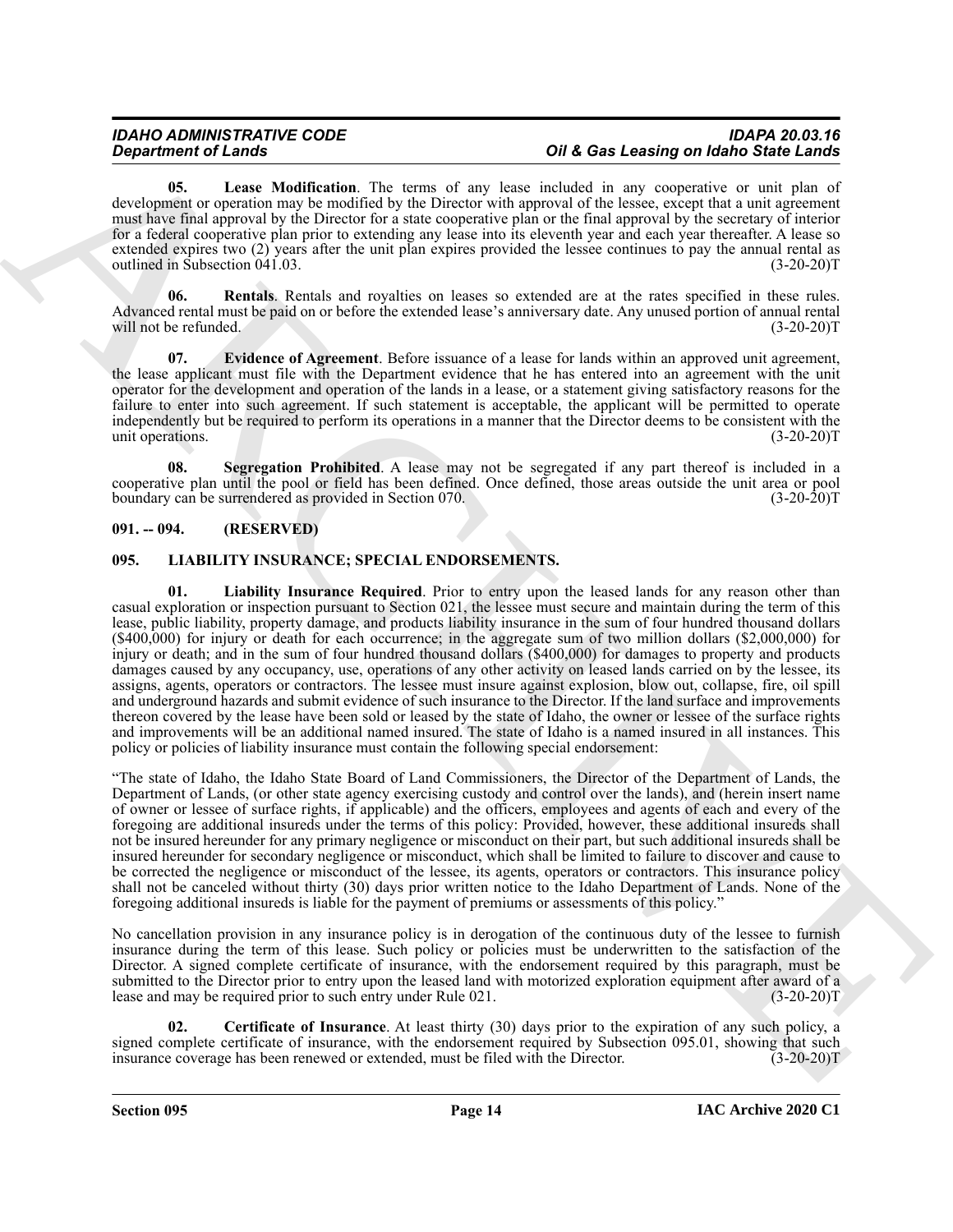#### <span id="page-14-13"></span><span id="page-14-0"></span>**096. HOLD HARMLESS.**

Given the first of the same of the same of the same contribution of the same of the same of the same of the same of the same of the same of the same of the same of the same of the same of the same of the same of the same The state of Idaho, the Board, the Director, the Department, and any other state agency that may have custody or control of the leased lands, and the owner of the surface rights and improvements, if not the state of Idaho, or state lessee of surface rights, if there be one, the officers, agents and employees of each of the foregoing, are free from any and all liabilities and claims for damages and/or suits for or by reason of death or injury to any person or damage of property of any kind whatsoever, caused by a negligent or otherwise wrongful act or omission of the lessee, its assigns, agents, operators, employees or contractors; and lessee covenants and agrees to indemnify and to save harmless the state of Idaho, the Board, the Director, the Department, or other state agency, or the lessee of surface rights if there be one, and their officers, agents, and employees from all liabilities, charges, expense, including attorney fees, claims, suits or losses caused by a negligent or otherwise wrongful act or omission of the lessee, its assigns, agents, operators, employees or contractors. The lessee's signature to a lease under these rules constitutes express agreement to this rule. (3-20-20) express agreement to this rule.

#### <span id="page-14-1"></span>**097. -- 099. (RESERVED)**

#### <span id="page-14-2"></span>**100. TITLE.**

The state of Idaho does not warrant title to the leased lands or the oil and gas resources that may be discovered thereon; the lease is issued only under such title as the state of Idaho may have as of the effective date of the lease or thereafter acquires. (3-20-20) thereafter acquires.

#### <span id="page-14-14"></span><span id="page-14-3"></span>**101. IMPOSSIBILITY OF PERFORMANCE.**

Whenever, as a result of any act of God, or law, order or regulation of any governmental agency, it becomes impossible for the lessee to perform or to comply with any obligation under the lease or these rules, other than payment of rentals or royalties, the Director in his discretion, may by written order excuse lessee from damages or forfeiture of the lease, and the lessee's obligations may be suspended and the term of the lease may be extended provided that the Director finds that good cause exists.

#### <span id="page-14-15"></span><span id="page-14-4"></span>**102. TAXES.**

The lessee pays, when due, all taxes and assessments of any kind lawfully assessed and levied against the lessee's interest or operations under the laws of the state of Idaho. (3-20-20)T interest or operations under the laws of the state of Idaho.

#### <span id="page-14-8"></span><span id="page-14-5"></span>**103. -- 119. (RESERVED)**

#### <span id="page-14-6"></span>**120. FEES.**

<span id="page-14-9"></span>**01. Exploration Permit**. One hundred dollars (\$100) per linear mile or a minimum of one hundred dollars  $(\$100)$  per section.

<span id="page-14-11"></span>**02. Nonrefundable Nomination Fee**. The nomination fee is set by the Board at a minimum of two hundred fifty dollars  $(\$250)$  per tract.

<span id="page-14-12"></span>**03. Processing Fee**. The processing fee is set by the Board at a minimum of one hundred dollars (\$100) per each document.

<span id="page-14-10"></span>**04.** Fee Adjustment. The Board may annually adjust these fees without formal rulemaking procedures. (3-20-20) procedures.  $(3-20-20)T$ 

<span id="page-14-7"></span>**121. -- 999. (RESERVED)**